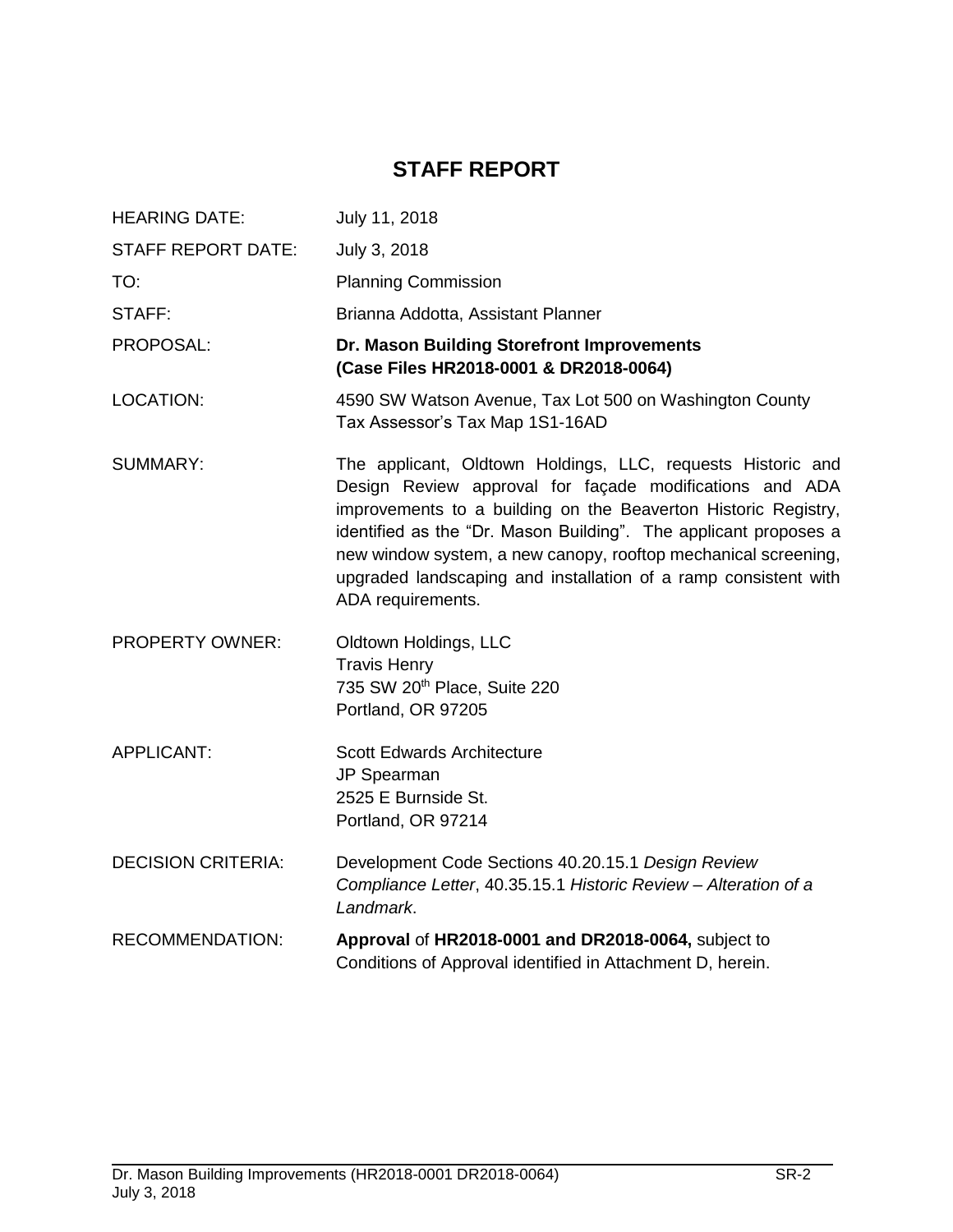# **BACKGROUND FACTS**

The building in question was constructed in 1925 and, in 1984, was designated as "Important" in the Beaverton Inventory of Historic Resources. Recorded historical name: Dr. Mason Building. See Exhibit 2 for full historic entry. Permitting history on file for the building includes several sign permits and a building permit for an alarm system- the exterior of the building has remained largely intact and in its original state since 1925. The building originally housed a doctor's office, has most recently been a retail location.

# **Key Application Dates**

| <b>Application</b> | <b>Submittal Date</b> | <b>Submittal</b><br><b>Complete</b> | <b>Final Written</b><br><b>Decision Date</b> | 365 Day $*$  |
|--------------------|-----------------------|-------------------------------------|----------------------------------------------|--------------|
| HR2018-0001        | April 27, 2018        | May 15, 2018                        | Sept 12, 2018                                | May 15, 2019 |
| DR2018-0064        | May 11, 2018          | May 15, 2018                        | Sept 12, 2018                                | May 15, 2019 |

\* Pursuant to Section 50.25.9 of the Development Code this is the latest date, with a continuance, by which a final written decision on the proposal can be made.

# **Existing Conditions Table**

| Zoning             | Regional Center - Old Town (RC-OT) |                                                                             |  |
|--------------------|------------------------------------|-----------------------------------------------------------------------------|--|
| <b>Current</b>     |                                    | The site is currently developed with a building originally constructed in   |  |
| <b>Development</b> |                                    | 1925. The proposal is for exterior and site changes. The use is intended    |  |
|                    |                                    | to change from retail to mixed retail and office, which are allowed uses in |  |
|                    | the RC-OT zone.                    |                                                                             |  |
| <b>Site Size</b>   | Approximately 0.25 acres           |                                                                             |  |
| <b>NAC</b>         | <b>Central Beaverton</b>           |                                                                             |  |
| <b>Surrounding</b> | Zoning:                            | Uses:                                                                       |  |
| <b>Uses</b>        | North: RC-OT                       | North: Eating and drinking establishment                                    |  |
|                    |                                    |                                                                             |  |
|                    | South: RC-OT                       | South: Eating and Drinking establishment                                    |  |
|                    |                                    |                                                                             |  |
|                    | East: RC-OT                        | East: Surface parking                                                       |  |
|                    |                                    |                                                                             |  |
|                    | West: RC-OT                        | West: Retail                                                                |  |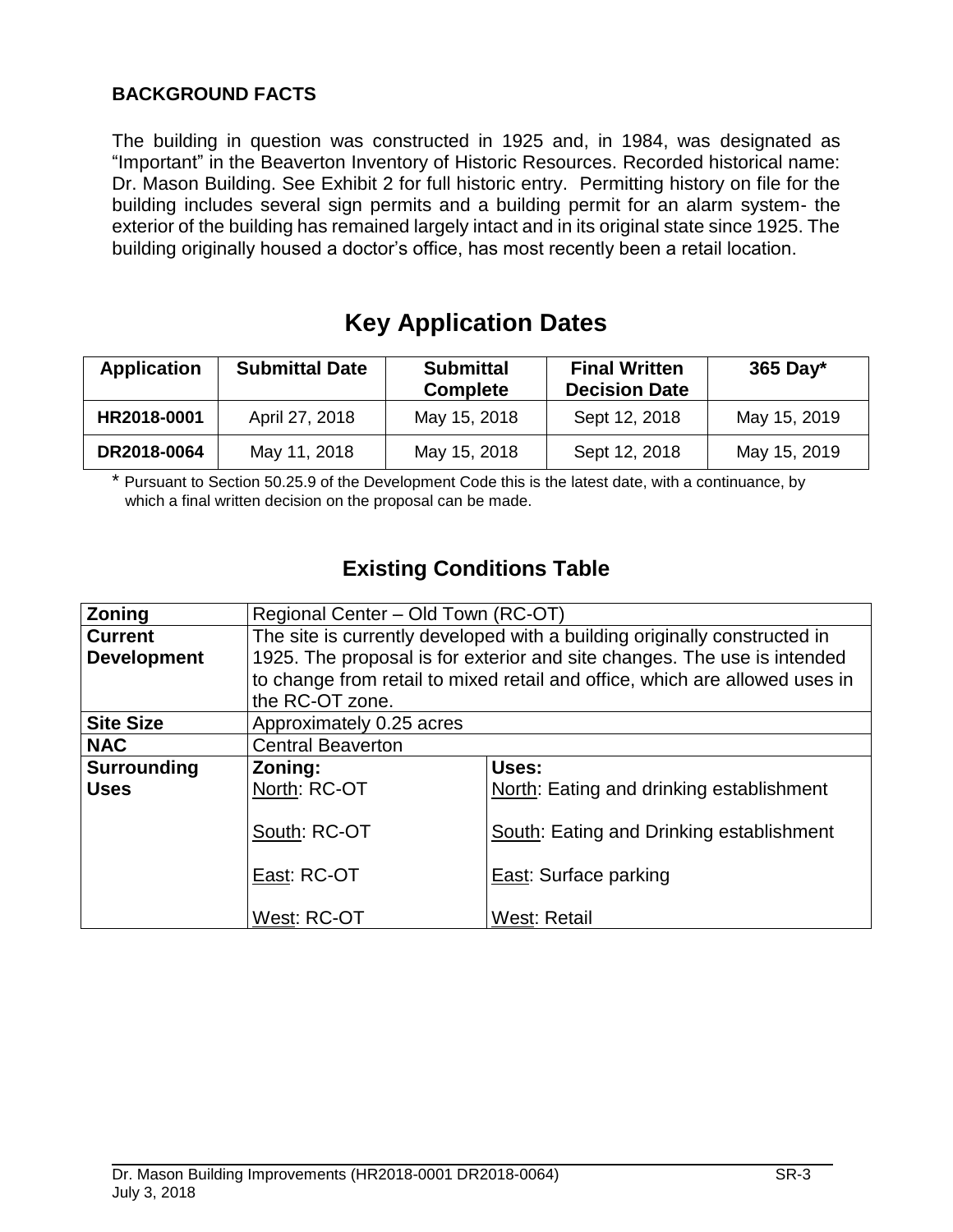| <b>TABLE OF CONTENTS</b>                                                             | <b>PAGE</b>                      |
|--------------------------------------------------------------------------------------|----------------------------------|
| <b>Attachment A: Code Conformance Analysis</b>                                       | CC <sub>1</sub> -CC <sub>2</sub> |
| Attachment B: Analysis and Findings for Dr. Mason Building<br><b>Historic Review</b> | HR <sub>1</sub> -HR <sub>5</sub> |
| Attachment C: Analysis and Findings for Dr. Mason Building<br><b>Design Review</b>   | DR <sub>1</sub> -DR <sub>7</sub> |
| <b>Attachment D: Recommended Conditions of Approval</b>                              | COA1                             |

# **EXHIBITS**

| <b>Exhibit 1. Zoning Map and Aerial Photo</b>                                                                 | SR-5    |
|---------------------------------------------------------------------------------------------------------------|---------|
| Exhibit 2. Description of the building as included in the<br><b>Beaverton Inventory of Historic Resources</b> | SR6-SR7 |

# **Exhibit 3. Materials Submitted by Applicant**

Applicant's response to approval criteria and exhibits, dated June 27, 2018

# **Exhibit 5: Public Comment**

None Received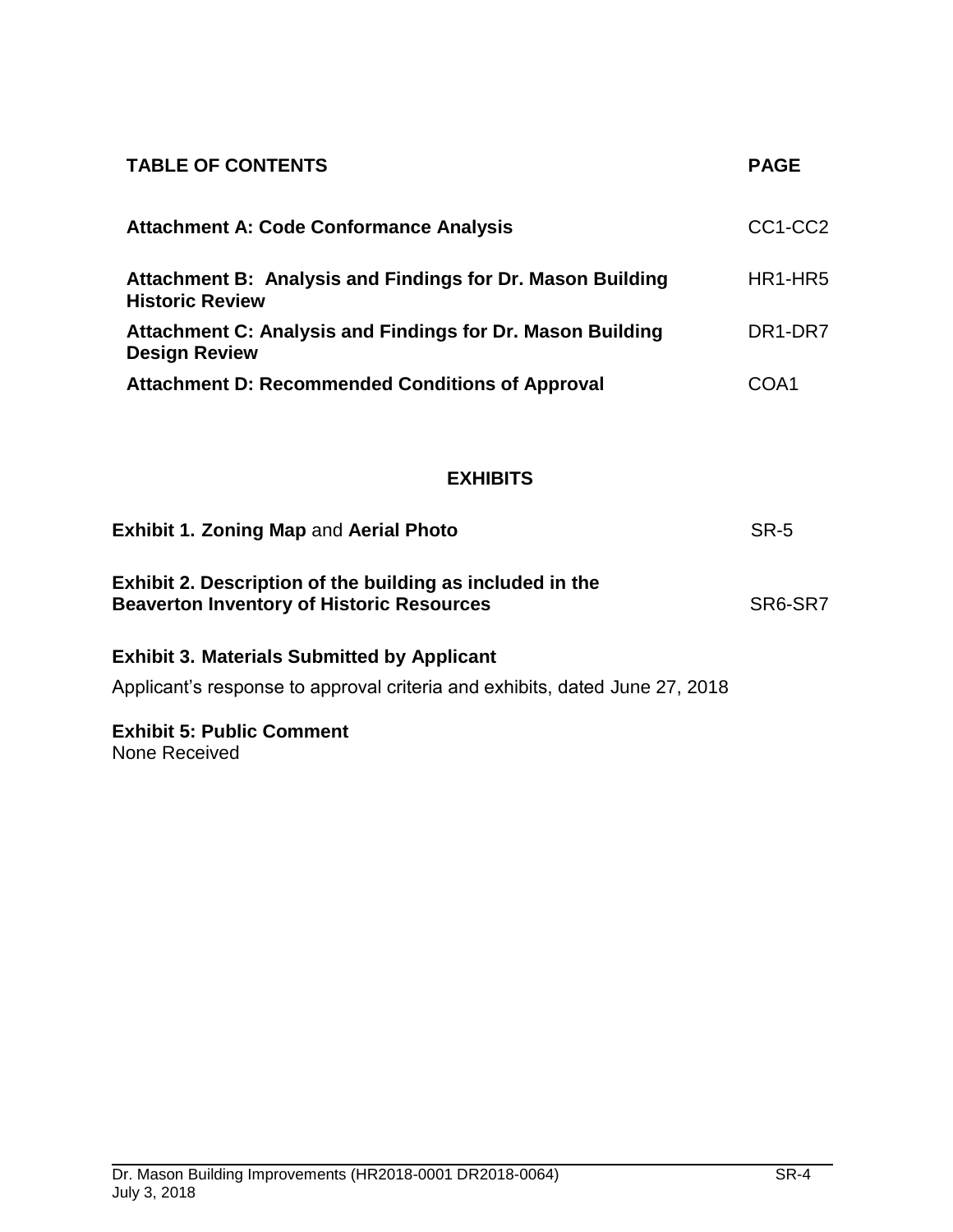**EXHIBIT 1**

# **Zoning Map & Aerial Photo**

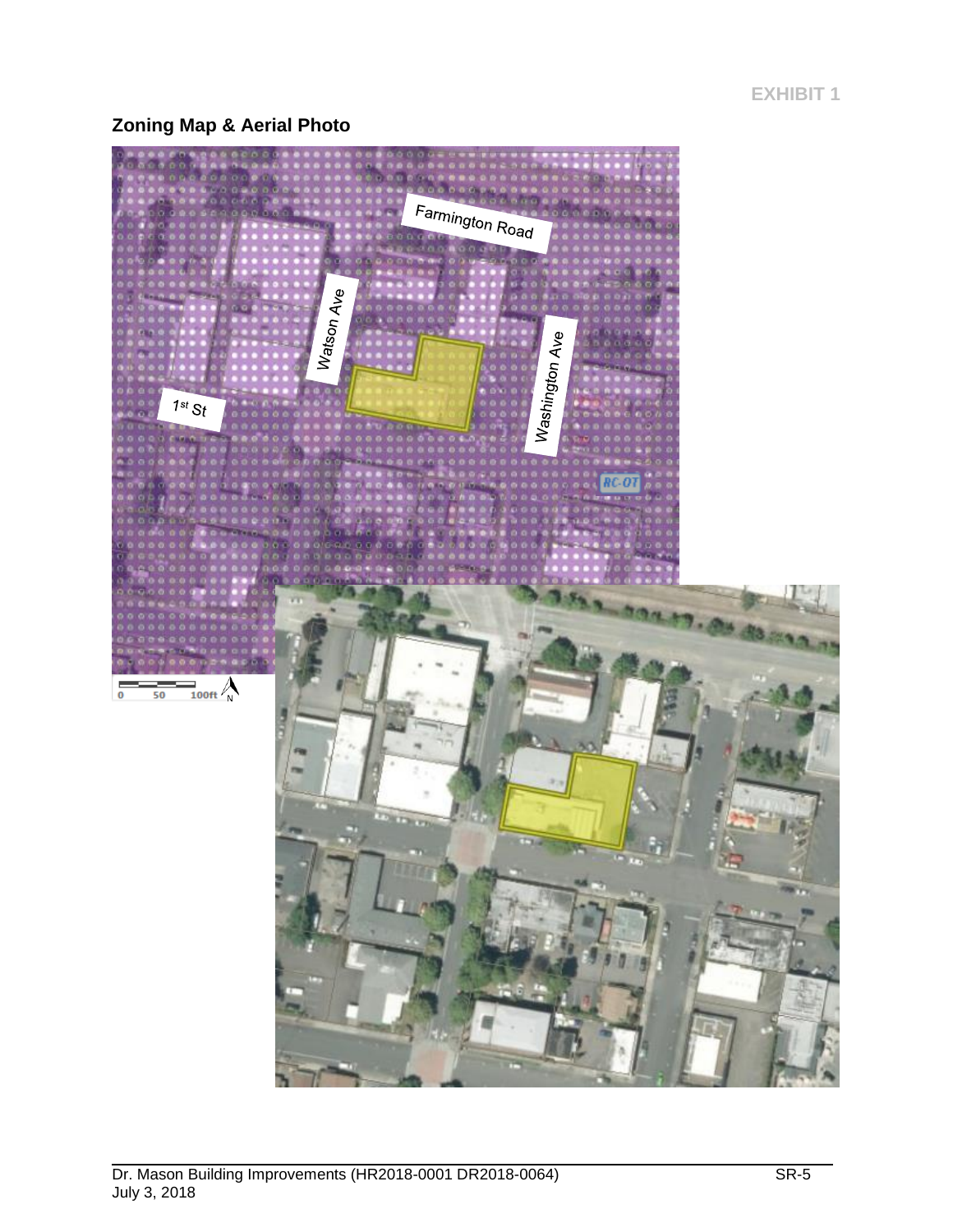$\mathcal{O}(\sqrt{N})$ 

# BEAVERTON INVENTORY OF HISTORIC RESOURCES

|                                                                                                                                                                        | BEAVERTON INVENTORY OF HISTORIC RESOURCES                                         |
|------------------------------------------------------------------------------------------------------------------------------------------------------------------------|-----------------------------------------------------------------------------------|
| HIST. NAME: Dr. Mason's Building<br>COMMON NAME: Doctor's Building                                                                                                     | DATE OF CONSTR: 1925<br>ORIGINAL USE: Commercial                                  |
| ADDRESS: 4550, 4580, 4590 SW Watson                                                                                                                                    | PRESENT USE: Commercial                                                           |
| OWNER: Western Savings & Loan                                                                                                                                          | ARCH./BLDR.: Unknown                                                              |
|                                                                                                                                                                        | STYLE: Modernistic                                                                |
| MAP NO.: ISI W 16AD TAX LOT: 500                                                                                                                                       | RESOURCE TYPE: Building                                                           |
| ADDITION: Town of Beaverton                                                                                                                                            | ZONE: TC - Downtown                                                               |
| BLOCK: 6 LOT: 5, 6, 7, 8                                                                                                                                               | QUAD: Beaverton                                                                   |
|                                                                                                                                                                        | THEME: Architecture - 20th Century;                                               |
|                                                                                                                                                                        | Medicine                                                                          |
|                                                                                                                                                                        |                                                                                   |
| PLAN TYPE/SHAPE: Assymetrical                                                                                                                                          | NO OF STORIES: 1                                                                  |
| FOUNDATION MATERIAL: Concrete Contract Contract CONSEMENT (Y/N): No                                                                                                    |                                                                                   |
| ROOF FORM & MATERIALS: Flat                                                                                                                                            | Masonry STRUCTURAL FRAME: Unknown                                                 |
| WALL CONSTRUCTION:<br>PRIMARY WINDOW TYPE: Fixed sash.                                                                                                                 |                                                                                   |
|                                                                                                                                                                        |                                                                                   |
| EXTERIOR SURFACING MATERIALS: Stretcher bond red brick.                                                                                                                |                                                                                   |
| DECORATIVE FEATURES: Curved building facade and glass block.                                                                                                           |                                                                                   |
|                                                                                                                                                                        |                                                                                   |
| <b>OTHER:</b>                                                                                                                                                          |                                                                                   |
|                                                                                                                                                                        |                                                                                   |
| CONDITION: Good                                                                                                                                                        |                                                                                   |
|                                                                                                                                                                        | EXTERIOR ALTERATION/ADDITIONS (DATED): Compatible brick addition, e. elev.        |
| ASSOCIATED STRUCTURES: None                                                                                                                                            |                                                                                   |
| KNOWN ARCHEOLOGICAL FEATURES: None                                                                                                                                     |                                                                                   |
| NOTEWORTHY LANDSCAPE FEATURES: Foundation plantings.                                                                                                                   |                                                                                   |
|                                                                                                                                                                        |                                                                                   |
| and SW First Street in the old commercial area of Beaverton.                                                                                                           | SETTING: The Mason Building is situated at the northeast corner of SW Watson Ave. |
|                                                                                                                                                                        |                                                                                   |
|                                                                                                                                                                        |                                                                                   |
| events, persons, contexts). This building is associated with Dr. C.E. Mason,<br>one of Beaverton's notable physicians. Dr. Mason came to Beaverton to start his        | STATEMENT OF SIGNIFICANCE (Historical and/or architectural importance, dates,     |
| practice in 1917. He practiced for over 50 years and is remembered for partici-                                                                                        |                                                                                   |
| pating in many home births throughout the area. Dr. Mason purchased this lot for<br>his 13 room clinic on the corner of SW First and SW Watson in 1925, and the build- |                                                                                   |
| ing was constructed soon thereafter. For more information on Dr. Mason, please                                                                                         |                                                                                   |
| see Beaverton Historic Resource Inventory for 12320 SW 5th. His sons, David and                                                                                        |                                                                                   |
| Herbert, both doctors, have continued to practice in this building, which was                                                                                          |                                                                                   |
| enlarged in 1968. In addition to Dr. Mason's services as a doctor in the com-                                                                                          |                                                                                   |
| munity, he served on the Beaverton School Board for 18 years.                                                                                                          |                                                                                   |
| The design of the Mason Building would most likely have been considered quite                                                                                          |                                                                                   |
| avant garde for its day. The clean geometric lines and use of modern building                                                                                          |                                                                                   |
| materials, such as glass bricks, are the signature of this Modernistic building.                                                                                       |                                                                                   |
|                                                                                                                                                                        |                                                                                   |
|                                                                                                                                                                        |                                                                                   |
|                                                                                                                                                                        |                                                                                   |
|                                                                                                                                                                        |                                                                                   |
| SOURCES: Valley Times, Diamond Jubilee Issue, 1893-1968, 21 March 1968.                                                                                                |                                                                                   |
| McBride, Mrs. Frank. Telephone Interview. December 1984.                                                                                                               |                                                                                   |
| National Register of Historic Places nomination.                                                                                                                       |                                                                                   |
| NEGATIVE NO: 1 # 10                                                                                                                                                    |                                                                                   |
| SLIDE NO:<br>1 # 3                                                                                                                                                     | RECORDED BY: Demuth/Morrison                                                      |
|                                                                                                                                                                        | DATE: December 1984. Revised Sept. 1986.                                          |
|                                                                                                                                                                        | SHPO INVENTORY NO:                                                                |
|                                                                                                                                                                        |                                                                                   |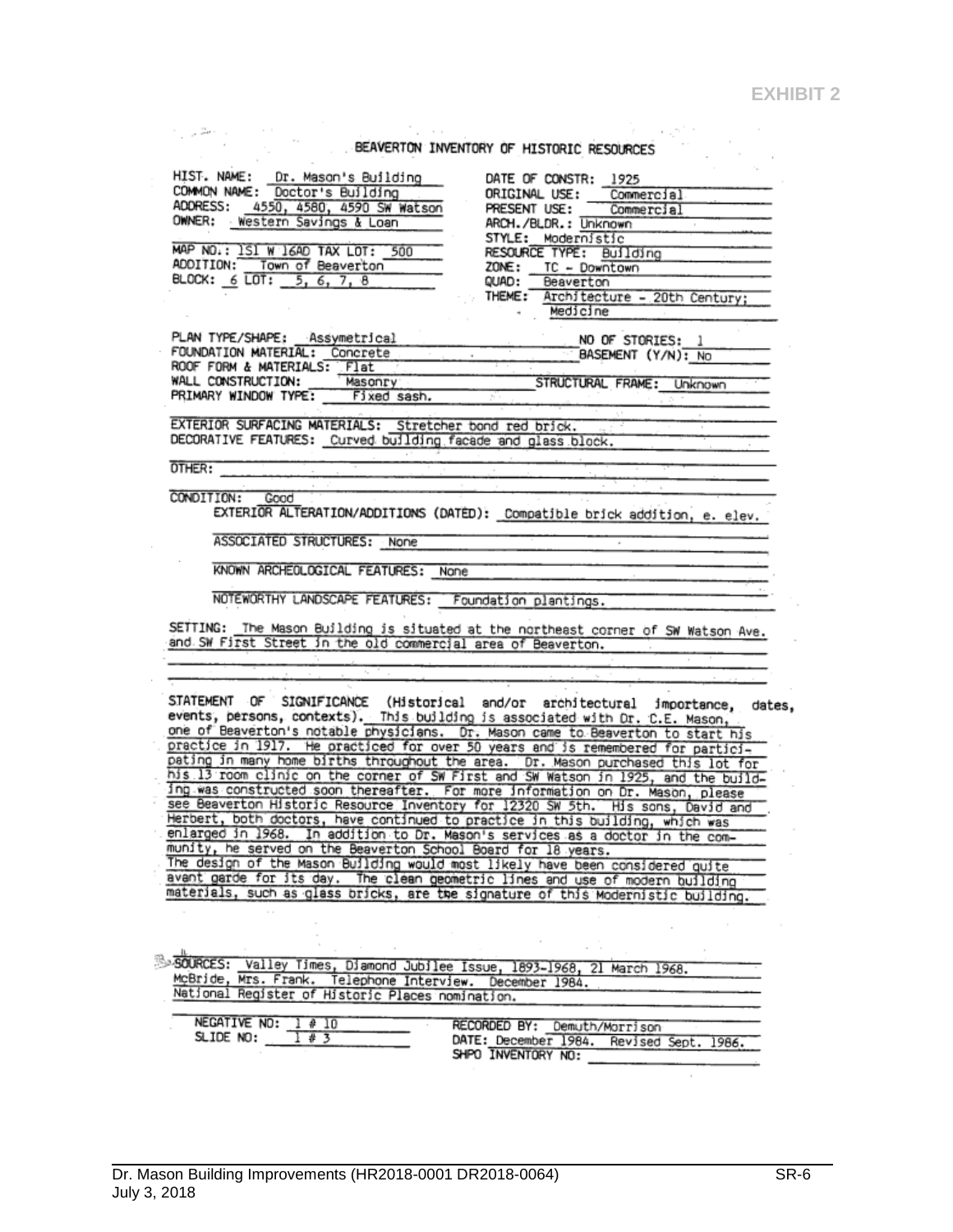#### BEAVERTON INVENTORY OF HISTORIC RESOURCES

ADDRESS: 4550, 4580, 4590 SW Watson MAP NO.: 1S1 16AD TAX LOT: 500



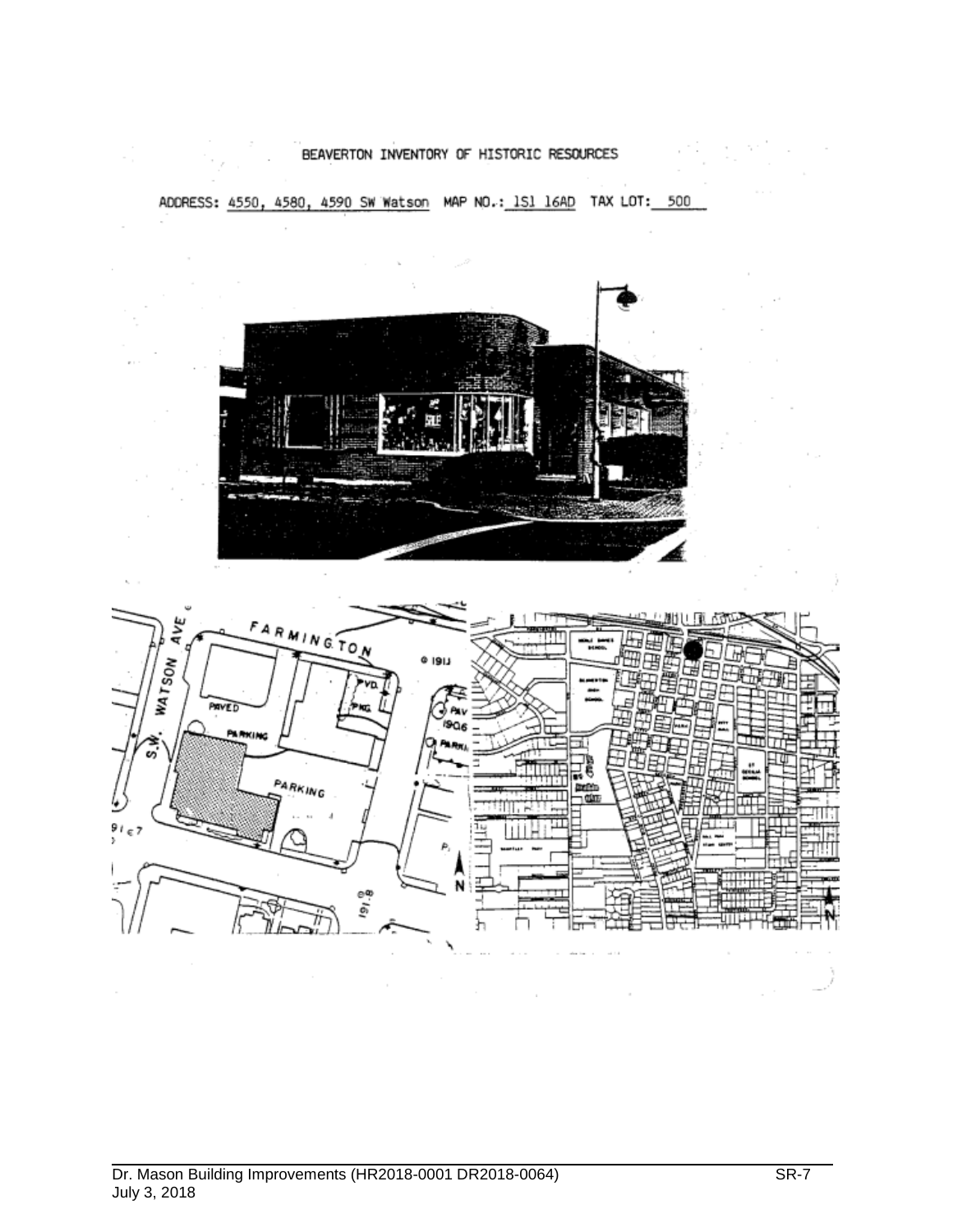#### **Code Conformance Analysis Chapter 20 Use and Site Development Requirements Regional Center – Old Town (RC-OT) Zoning District**

| <b>CODE</b><br><b>STANDARD</b> | <b>CODE REQUIREMENT</b>                                                                                                                                     | <b>PROJECT PROPOSAL</b>                                                    | <b>MEETS</b><br>CODE? |
|--------------------------------|-------------------------------------------------------------------------------------------------------------------------------------------------------------|----------------------------------------------------------------------------|-----------------------|
|                                | <b>Development Code Sections 20.20.20</b>                                                                                                                   |                                                                            |                       |
| <b>Permitted Uses</b>          | <b>Mixed Retail and Office</b>                                                                                                                              | Mixed Retail and Office are uses<br>allowed outright in the RC-OT<br>zone. | Yes                   |
|                                | <b>Development Code Section 20.20.15</b>                                                                                                                    |                                                                            |                       |
| <b>Minimum Parcel</b><br>Area  | <b>None</b>                                                                                                                                                 | $0.25$ acre                                                                | <b>Yes</b>            |
| <b>Residential</b><br>Density  | Minimum: 12 per acre<br>Maximum: 40 per acre                                                                                                                | Not applicable, no residential<br>development proposed.                    | N/A                   |
| <b>Floor Area Ratio</b>        | Minimum: 0.35<br>Maximum: None                                                                                                                              | No additional floor area is<br>proposed.                                   | N/A                   |
| <b>Lot Dimensions</b>          | Minimum Width: None<br>Maximum Depth: None                                                                                                                  | No change in lot dimensions is<br>proposed.                                | N/A                   |
| <b>Yard Setbacks</b>           | Buildings in multiple use<br>zones located on parcels<br>that front on a Major<br>Pedestrian Route shall<br>be exempt from minimum<br>and maximum setbacks. | No change in building envelope<br>proposed.                                | N/A                   |
| <b>Building Height</b>         | Maximum: 75 feet                                                                                                                                            | No change in building height is<br>proposed.                               | N/A                   |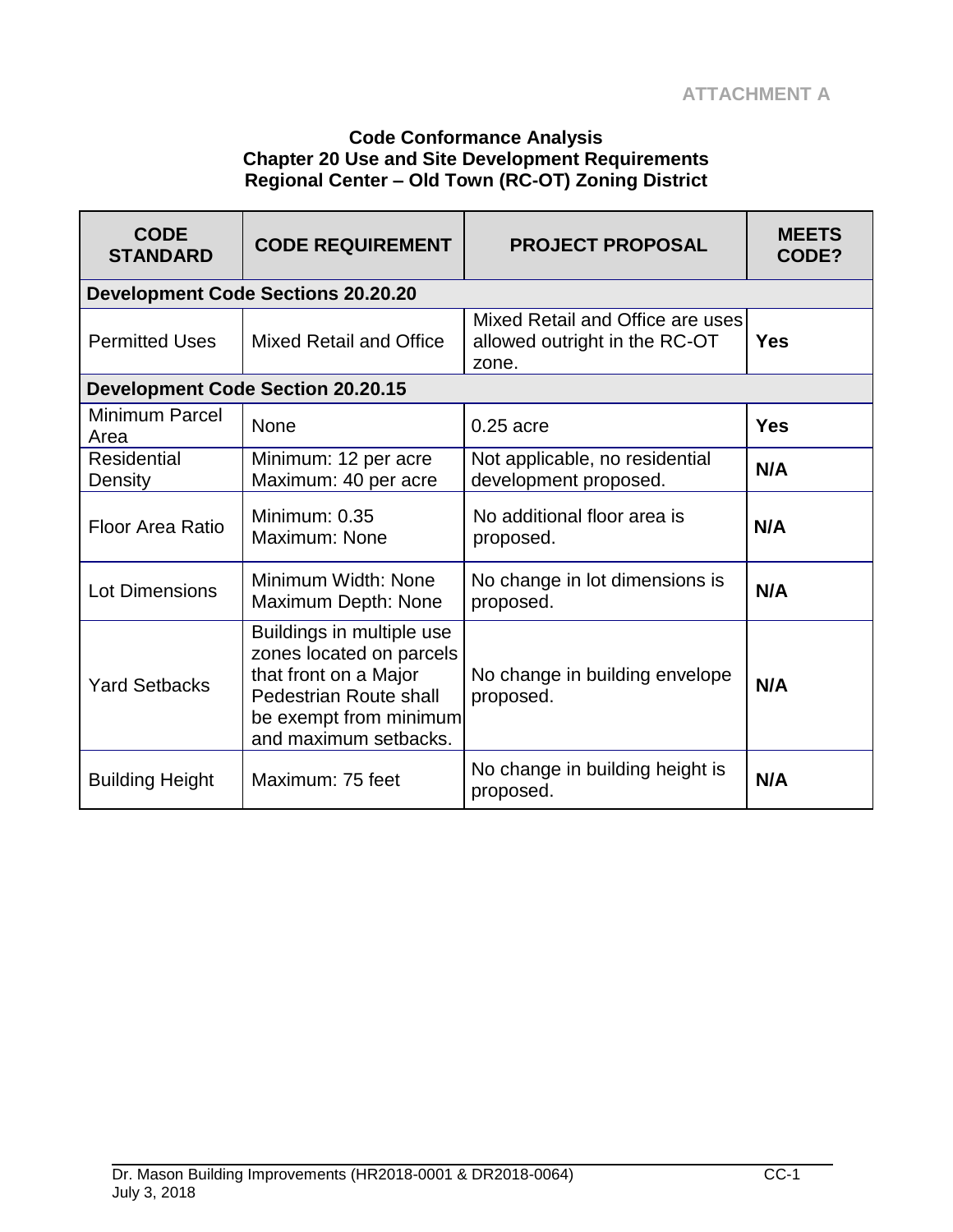# **Chapter 60 – Special Requirements**

| <b>CODE</b><br><b>STANDARD</b>                                             | <b>CODE</b><br><b>REQUIREMENT</b>                                                                            | <b>PROJECT PROPOSAL</b>                                                                                                                                 | <b>MEETS</b><br>CODE?     |
|----------------------------------------------------------------------------|--------------------------------------------------------------------------------------------------------------|---------------------------------------------------------------------------------------------------------------------------------------------------------|---------------------------|
| <b>Development Code Section 60.05</b>                                      | <b>Circulation and Parking Design Standards</b>                                                              |                                                                                                                                                         |                           |
| <b>Design Review</b><br>Principles,<br>Standards, and<br><b>Guidelines</b> | Requirements for<br>new development<br>and redevelopment.                                                    | Design Review is applicable to<br>the exterior changes to the<br>building and site. Design<br>Standards will be addressed with<br>the DRCL application. | See DR<br><b>Findings</b> |
| <b>Development Code Section 60.30</b><br><b>Off-Street Parking</b>         |                                                                                                              |                                                                                                                                                         |                           |
| <b>Minimum Off-Street</b><br><b>Vehicular Parking</b><br><b>Spaces</b>     | Eating and Drinking<br>Establishment in<br><b>Regional Center</b><br><b>Parking District 2</b><br>Minimum: 0 | No changes to existing parking<br>are proposed. Adjacent site<br>under same ownership provides<br>parking in excess of what is<br>required.             | <b>Yes</b>                |
| <b>Minimum Off-Street</b><br><b>Bicycle Parking</b>                        | 2 short term and 2<br>long term spaces per<br>5,000 sq. ft. of floor<br>area.                                | No changes proposed                                                                                                                                     | N/A                       |
| <b>Development Code Section 60.55</b><br><b>Transportation</b>             |                                                                                                              |                                                                                                                                                         |                           |
| Transportation<br><b>Facilities</b>                                        | <b>Regulations for</b><br>transportation<br>facilities                                                       | No changes are proposed to<br>transportation facilities.                                                                                                | N/A                       |
| <b>Development Code Section 60.60</b><br><b>Trees &amp; Vegetation</b>     |                                                                                                              |                                                                                                                                                         |                           |
| Tree & Vegetation<br>Regulations                                           | Preservation for<br>"protected" trees                                                                        | No changes proposed.                                                                                                                                    | N/A                       |
| Mitigation<br>Requirements for<br>Landscape Tree<br>Removal                | 1:1 mitigation<br>required based on<br>DBH removed.                                                          | No changes proposed.                                                                                                                                    | N/A                       |
| <b>Development Code Section 60.65</b><br><b>Utility Undergrounding</b>     |                                                                                                              |                                                                                                                                                         |                           |
| <b>Utility</b><br>Undergrounding                                           | All existing utilities and<br>any new utility service<br>lines must be<br>undergrounded.                     | No changes proposed.                                                                                                                                    | N/A                       |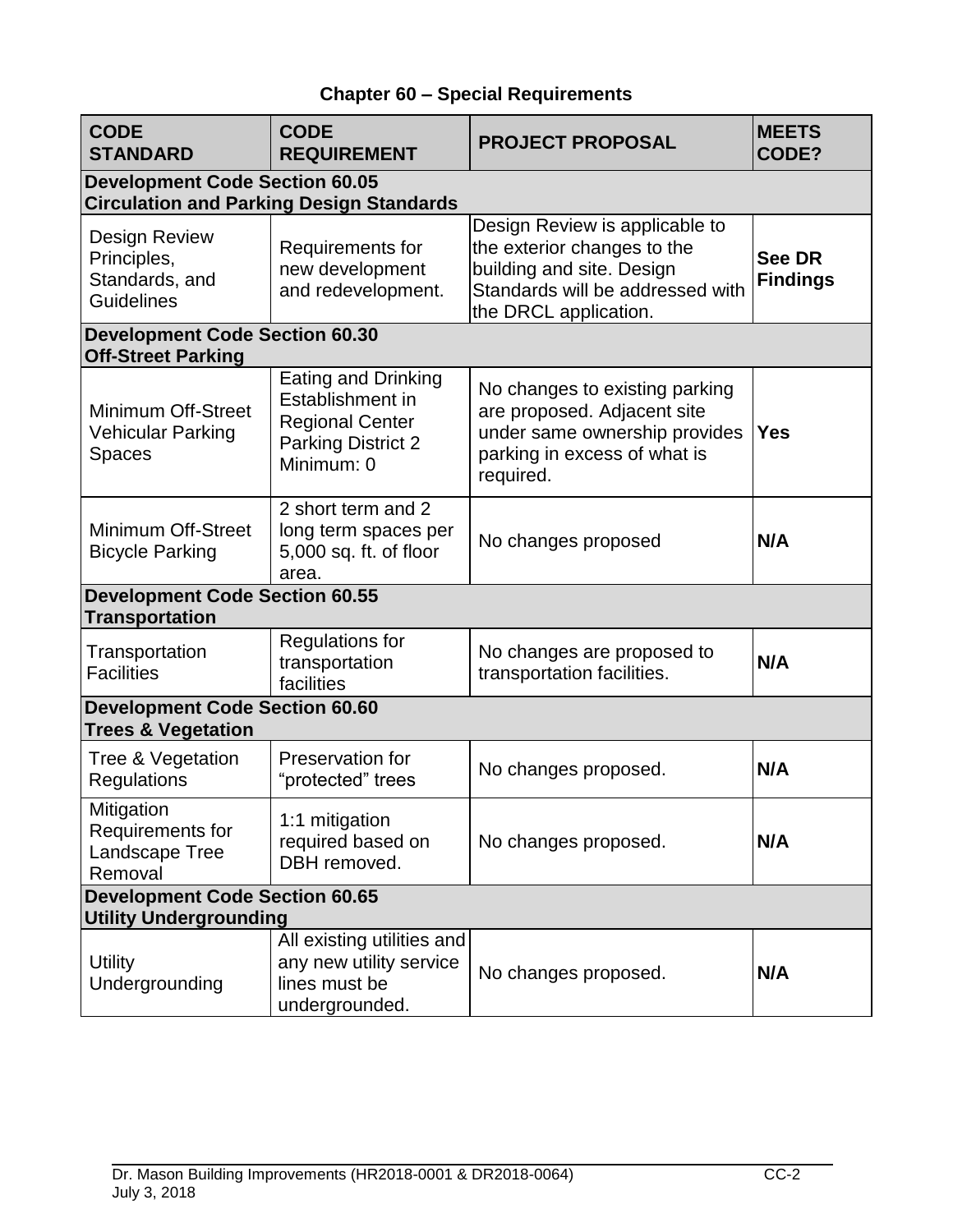#### **ANALYSIS AND FINDINGS FOR HISTORIC REVIEW APPROVAL DR. MASON BUILDING IMPROVEMENTS HR2018-0001**

#### **Section 40.35.15.1.C. Approval Criteria:**

In order to approve an Alteration of a Landmark application, the decision making authority shall make findings of fact based on evidence provided by the applicant demonstrating that all the following criteria are satisfied:

#### *1. The proposal satisfies the threshold requirements for an Alteration of a Landmark Application.*

#### Facts and Findings:

Development Code, Section 40.35.15.1.C, Threshold No.1 states:

*Changes to any aspect of the exterior appearance, including, but not limited to, exterior finish materials, architectural detailing, and changes to window and door locations or dimensions.*

The applicant is proposing changes to the exterior appearance of the building, including a new window system, a steel canopy with downlighting, new landscaping, rooftop mechanical unit screening and an ADA compliant ramp and accessible stairway.

# **Therefore, staff finds that the criterion is met.**

#### *2. All City application fees related to the application under consideration by the decision making authority have been submitted.*

#### Facts and Findings:

The applicant paid the required fee for a Historical Review - Alteration of a Landmark application upon submittal.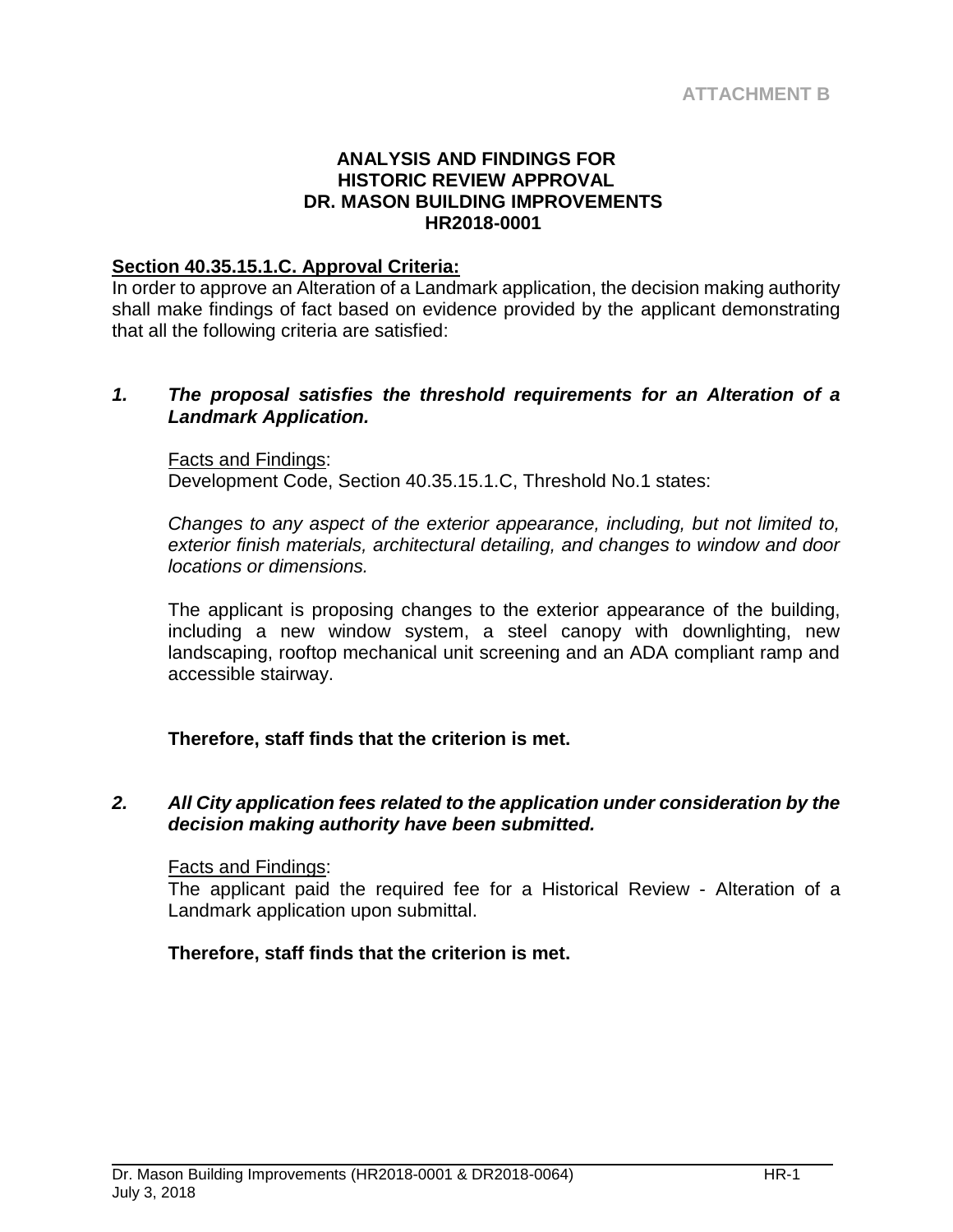## *3. The distinguishing original historic or architectural qualities or character of a building, structure, or site and its environment are being preserved.*

## Facts and Findings:

The applicant has stated all proposed changes to the building façade have been considered in the context of the original historical significance of the building. Changes proposed serve to enhance and preserve the historic character of the building and surrounding area. Specifically, the applicants have pulled the phrases "clean, geometric, lines" and "modern building materials" from the historic inventory as primary contributing elements to the building's historic character. To that end, the applicant has created a design that enhances the curving façade and horizontal orientation at the southwest corner of the building, and have utilized materials that could be considered both classic and modern, including painted metal finishes to complement the existing brick. Additionally, the refreshed landscape and accessible entry to the building will highlight the distinguishing features and unique character of the building.

Staff recognizes the applicant intends to remove the glass block portion of the existing window system. Staff agrees with the applicant's assertion, included in their design narrative, that the glass block was appropriate for the original use of the building as a medical office, primarily as a privacy consideration. The proposed window system utilizes sliding glass window panels, which matches *the majority* of the original window system and provide "clean geometric lines" as specified in the description of historic significance.

Additional research conducted by staff further identifies glass block more reminiscent of an 'Art Deco' style than of the 'Art Moderne' style of the Dr. Mason building. Art Deco architecture includes a vertical emphasis, intricate geometric patterns and stylized floral or figurative motifs and was more popular in the early 1920s. By the late 1920s and into the 1930s the Art Moderne architectural style had risen in popularity, which prioritized one story buildings, horizontal emphasis, rounded edges, flat roofs, and utilitarian trim materials such as steel. Although it is not uncommon to see the two styles mixed, with elements of each on a particular building, staff concludes the glass block is not an integral material to the historic significance of the building.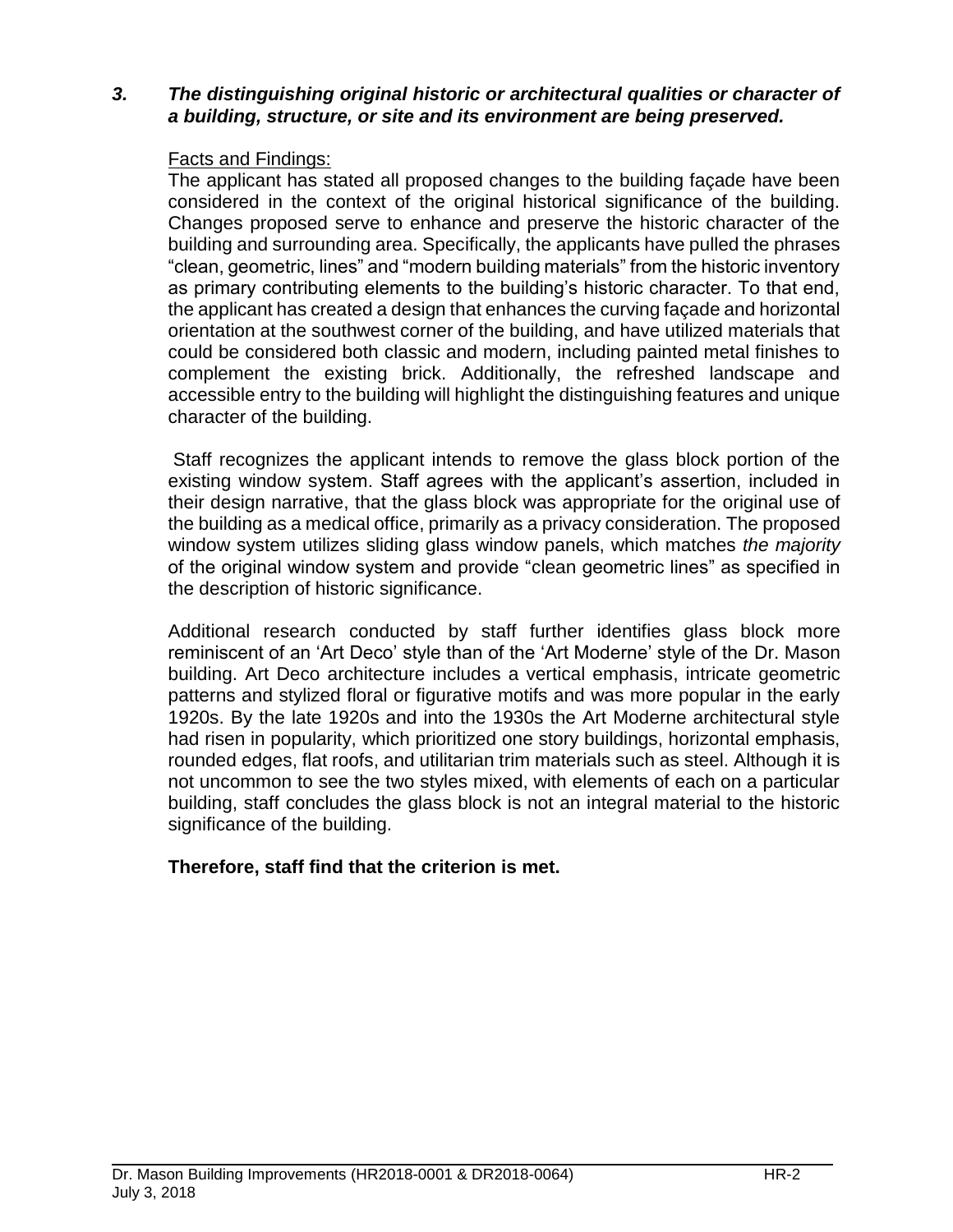#### *4. Any alteration to buildings, structures, and sites are in keeping with the time period of the original construction.*

#### Facts and Findings:

The building under consideration was built in 1925 to provide the functions of a medical office. The applicant states buildings from this era featured either simple planar or sweeping geometries and clean window lines. Overhanging building mass or linear canopies were often utilized at building entrances to enhance the geometric approach to building design. The proposed façade improvements are respectful of these design priorities; the existing non-compliant canopy will be removed and a clean, linear painted steel canopy will be installed. The window system will be replaced to provide a streamlined geometry and more interaction with the street. Recessed lighting will be incorporated into the canopy will have a matching finish to enhance the pedestrian experience without distracting from signature design elements. Additionally, cut steel canopy signage is proposed; the applicant states this is also a common feature of buildings of this era.

# **Therefore, staff finds that the criterion is met.**

#### *5. Any distinctive stylistic features or examples of skilled craftsmanship which characterize the building, structure or site have been preserved unless said features are a threat to the public health and safety or are in violation of building, fire, or access regulations.*

#### Facts and Findings:

The applicant identifies the use of simple, clean window lines and brick corbeling as the primary contributions to the description of the building as having "clean, geometric lines". The proposed alteration will strengthen the signature building geometry through sweeping window lines and a curved linear canopy. The rooftop mechanical units will be screened with a similarly curving painted metal, further emphasizing the clean lines of the building.

# **Therefore, staff find that the criterion is met.**

## *6. Deteriorating architectural features will be repaired rather than replaced, wherever possible.*

#### Facts and Findings:

The applicant states the existing façade is in good condition relative to the age of the building, and they do not intend to replace any deteriorating architectural features. Façade materials will be evaluated during the construction process and should they need repair, effort will be made to repair rather than replace wherever possible. The applicant is not proposing any replacement of the original red brick masonry.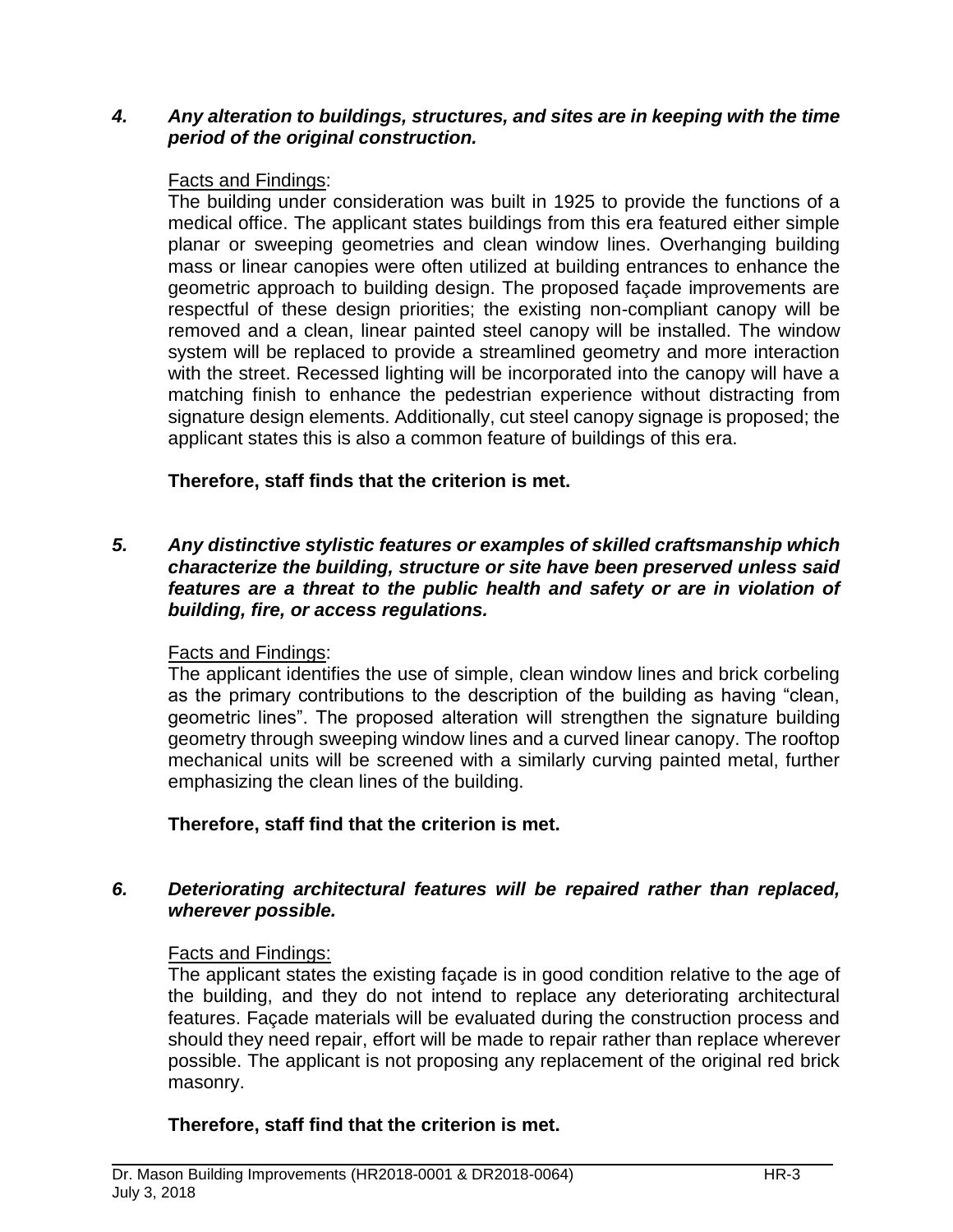*7. New material used for replacement will match the material being replaced in terms of composition, design, color, texture, and other visual qualities.*

#### Facts and Findings:

The applicant states the existing façade is in good condition for the building's age and do not anticipate needing to replace much material for the alterations. They have assured that, if necessary, effort will be made to procure replacement materials of similar finish is used, paying close attention to detail in order to keep the historical character of the building intact.

# **Therefore, staff find that the criterion is met.**

#### *8. The repair or replacement of missing architectural features is based on accurate duplications of features, substantiated by historic, physical, or pictorial evidence.*

## Facts and Findings:

Replacement or major repair of architectural features is not anticipated to be necessary given the good condition of the exterior façade; all original distinctive architectural features have remained intact. Therefore, historic, physical, and pictorial evidence beyond what is provided in the historic inventory is not required. The applicant states should an issue arise during construction that proves this assertion to the contrary, every effort will be made to keep the original historic character intact.

**Therefore, staff find that the criterion is met.**

*9. The design of the proposed addition or alteration does not destroy significant historical, architectural, or cultural material, and such design is compatible with the size, scale, material, and character of the property, neighborhood, or environment.*

# Facts and Findings:

The applicant states the proposed alterations to the building façade will not detract from or destroy signature elements that contribute to the historical character of the building. Proposed alterations seek to "support, strengthen, and enhance" the geometry and palette for the building, while also enhancing the pedestrian experience in Old Town Beaverton, consistent with the goals of the vibrant mixeduse district.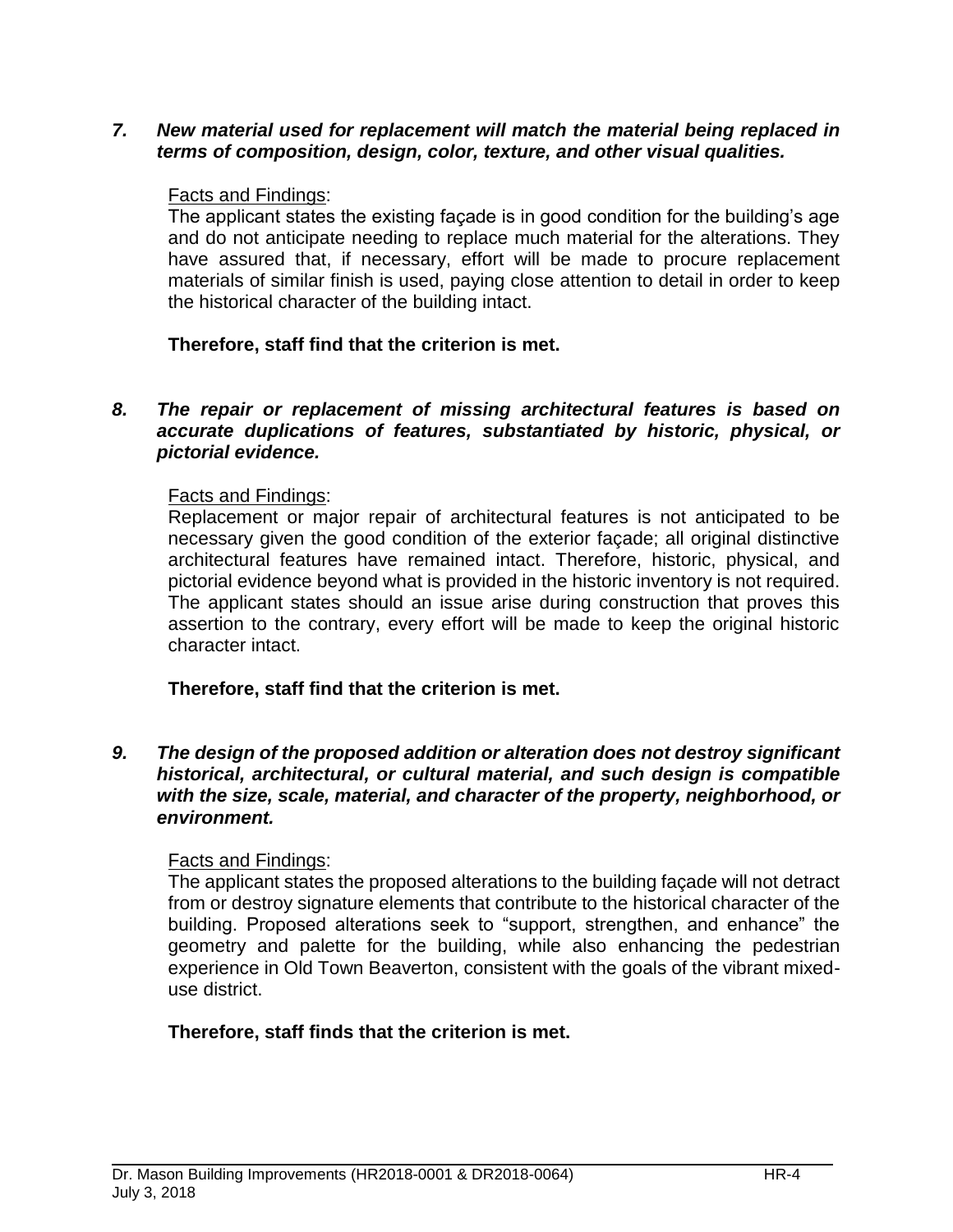*10. The proposal is consistent with all applicable provisions of Chapter 20 (Land Uses) unless the applicable provisions are subject to an adjustment, planned unit development, or variance which shall be already approved or considered concurrently with the subject proposal.*

## Facts and Findings:

The applicant and staff have reviewed the proposal and find it consistent with all applicable provisions of Chapter 20, namely Section 20.20.10.2 RC-TO Downtown Regional Center- Old Town District. The proposed use of the building is mixed retail and office use, consistent with the allowable uses in this zone.

## **Therefore, staff find that the criterion is met.**

#### *11. The proposal is consistent with all applicable provisions of Chapter 60 (Special Requirements) are provided or can be provided in rough proportion to the identified impact(s) of the proposal.*

#### Facts and Findings:

*Staff refers to the Chapter 60 analysis chart provided on page CC-2 above as well as the Design Review Table in the DR section of this report. Staff incorporates those tables and findings as applicable to this criterion.* 

#### *Staff finds that the criterion is met.*

#### *12. The proposal contains all applicable application submittal requirements as specified in Section 50.25.1 of the Development Code.*

#### Facts and Findings:

The applicants and staff have reviewed all applicable submittal requirements as specified in Section 50.25.1 and have concluded all required documents have been submitted with the application package.

#### **Therefore, staff find that the criterion is met.**

#### *13. Applications and documents related to the request, which will require further City approval, shall be submitted to the City in the proper sequence.*

#### Facts and Findings:

The applicants and staff have reviewed the sequence of document submittal and meeting requirements related to the Type 3 Historic Review process, the applicant have complied with all requirements.

#### **Therefore, staff find that the criterion is met.**

#### **RECOMMENDATION**

Based on the facts and findings presented, staff recommends **APPROVAL** of **HR2018-**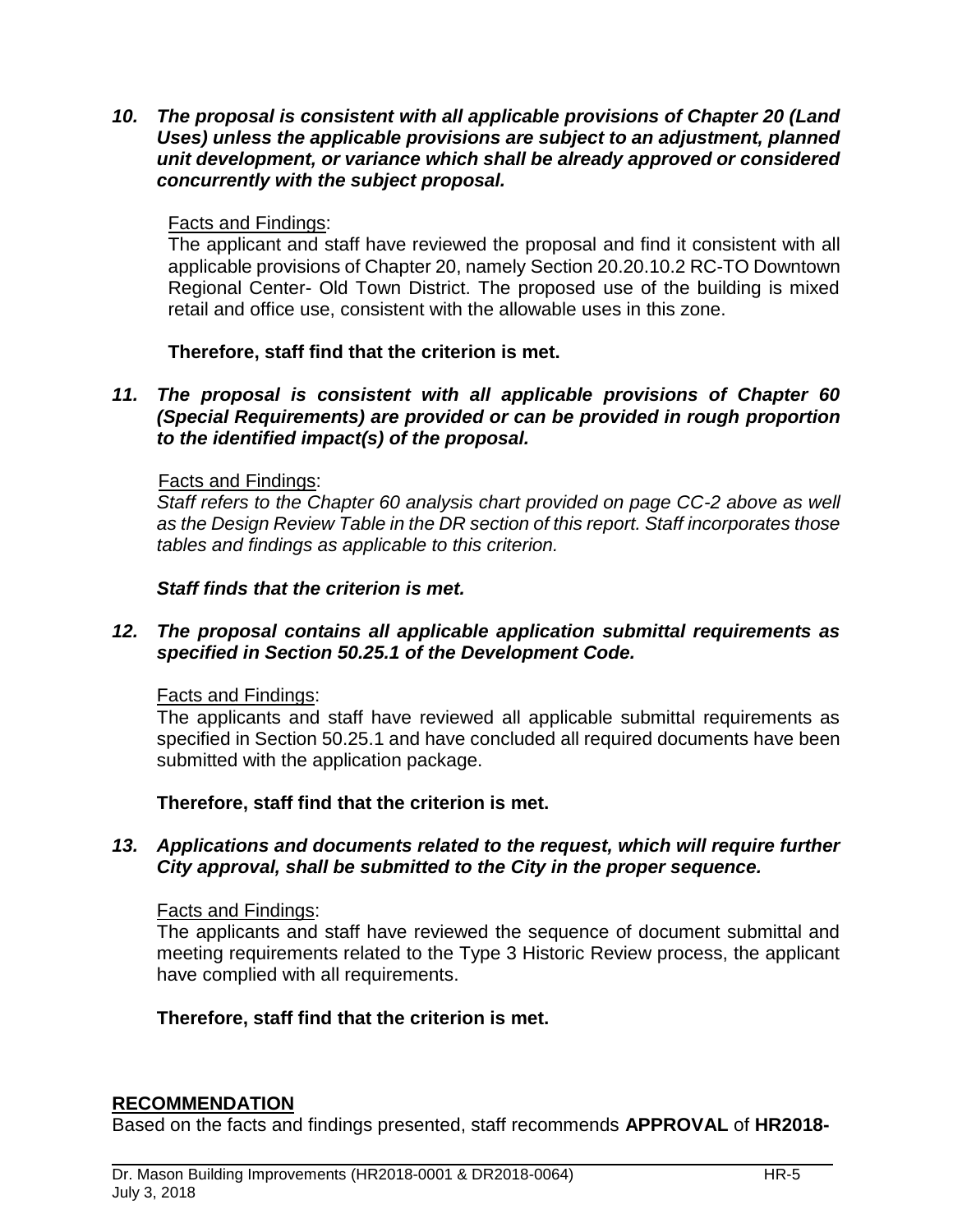**0001** subject to the Conditions of Approval identified in Attachment D, herein.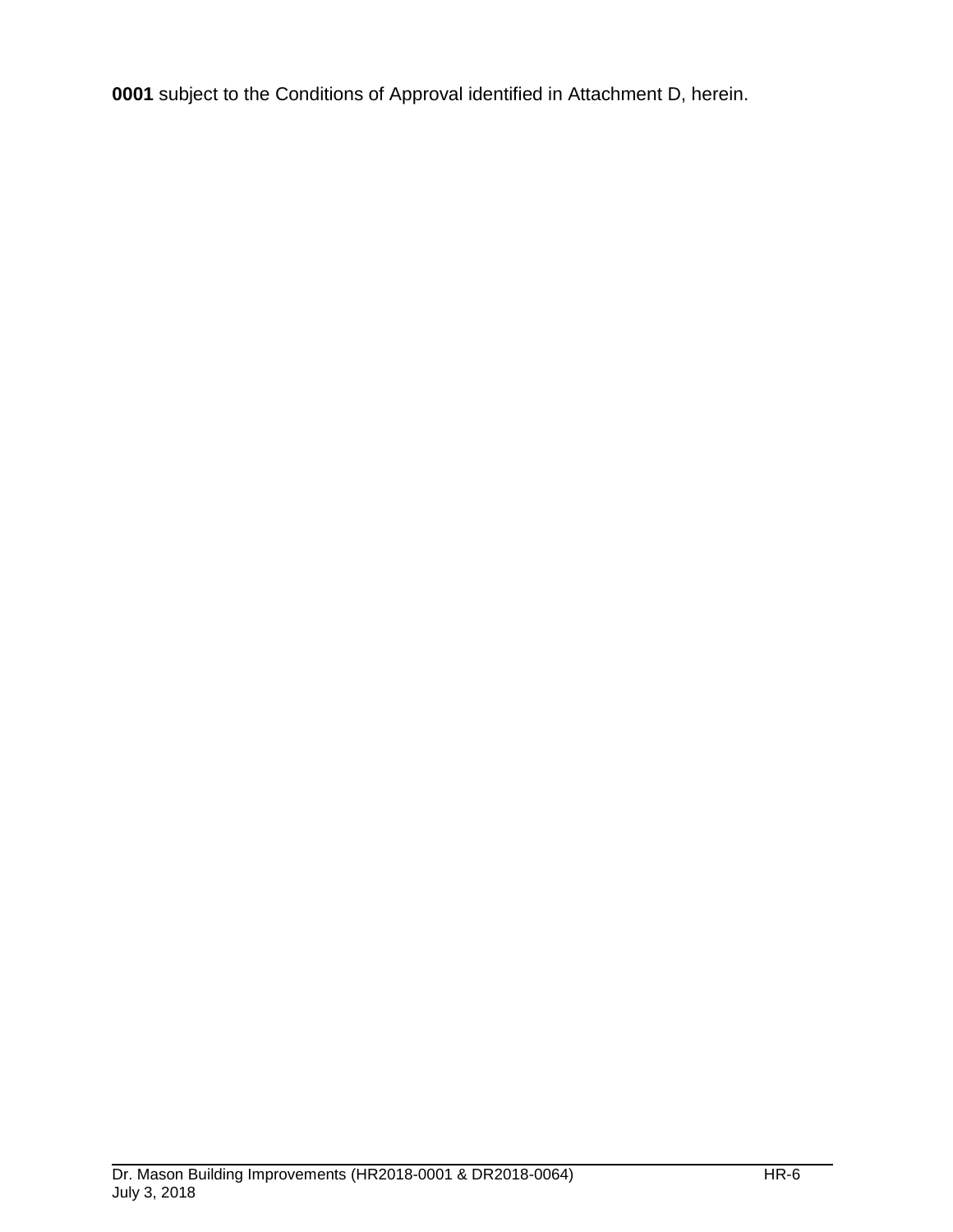#### **ANALYSIS AND FINDINGS FOR DESIGN REVIEW APPROVAL DR. MASON BUILDING IMPROVEMENTS DR2018-0064**

#### **Section 40.20.15.1.C. Approval Criteria:**

In order to approve a Design Review Compliance Letter application, the decision making authority shall make findings of fact based on evidence provided by the applicant demonstrating that all the following criteria are satisfied:

#### *1. The proposal satisfies the threshold requirements for a Design Review Compliance Letter.*

Facts and Findings: Development Code, Section 40.20.15.1.C, Threshold No.1 states:

*Façade changes, except changes in color.*

The applicant proposes several façade changes, including a new window system and an awning.

**Therefore, staff finds that the criterion is met.**

## *2. All City application fees related to the application under consideration by the decision making authority have been submitted.*

#### Facts and Findings:

The Design Review Compliance Letter (DRCL) application fee of \$168 has been submitted by the applicant.

**Therefore, staff finds that the criterion is met.**

#### *3. The proposal contains all applicable application submittal requirements as specified in Section 50.25.1 of the Development Code.*

#### Facts and Findings:

Staff has conducted a completeness review of the DRCL application and has found all applicable submittal requirement have been provided by the applicant.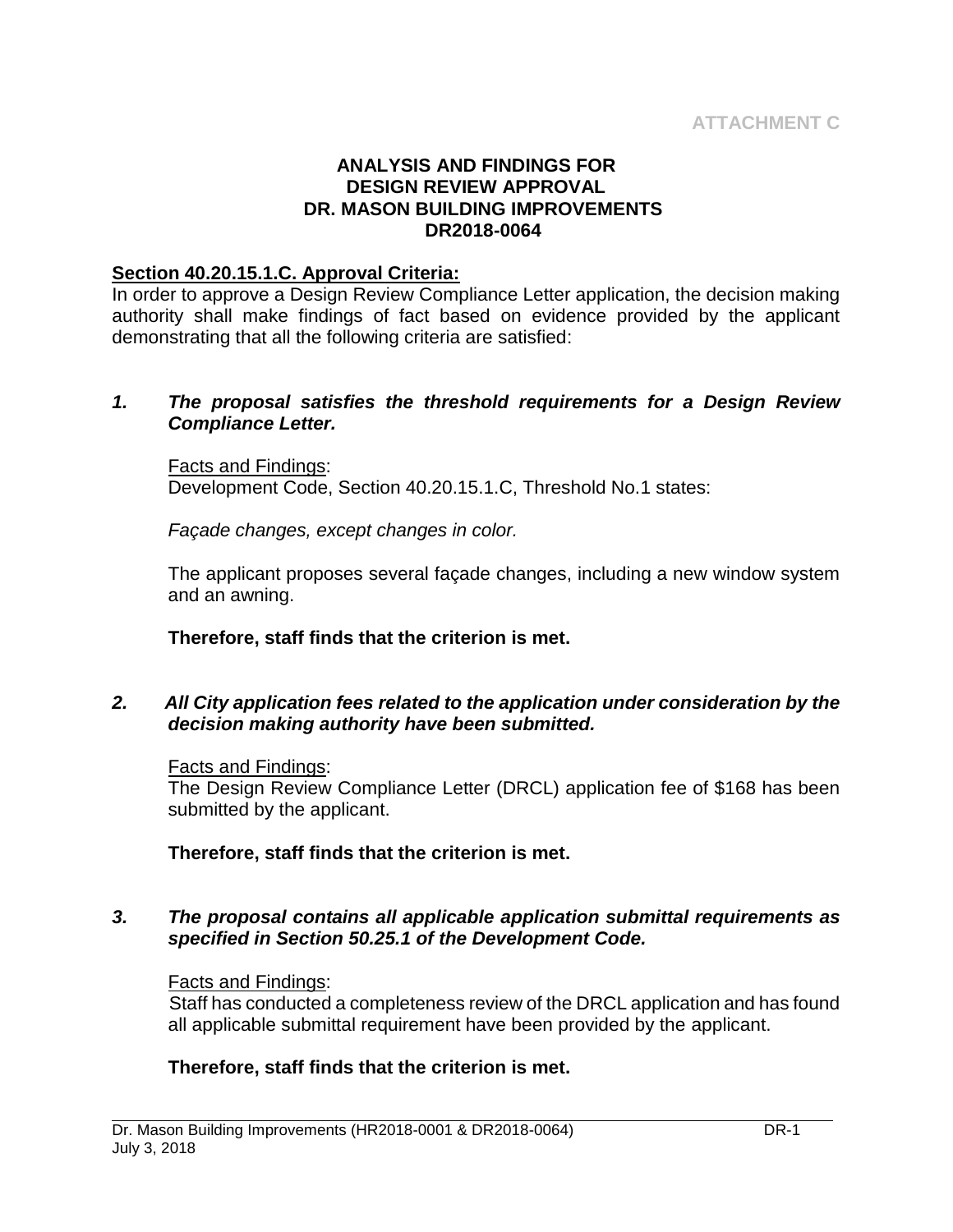*4. The proposal meets all applicable Site Development Requirements of Sections 20.05.15., 20.10.15., 20.15.15., and 20.20.15. of the Development Code unless the applicable provisions are subject to an Adjustment, Planned Unit Development, or Variance application which shall be already approved or considered concurrently with the subject proposal.*

# Facts and Findings:

The applicant and staff have reviewed the proposal and find it consistent with all applicable provisions of Chapter 20, namely BDC 20.20.10.2 RC-TO Downtown Regional Center- Old Town District. The proposed use of the building is mixed retail and office use, consistent with the allowable uses in this zone.

**Therefore, staff finds that the criterion is met.**

*5. The proposal, which is not an addition to an existing building, is consistent with all applicable provisions of Sections 60.05.15 through 60.05.30 (Design Standards).*

# Facts and Findings:

The proposal is not an addition to the existing building. The application is for façade modifications in line with the historic character of the building.

# **Therefore, staff finds that the criterion is met.**

#### *6. If applicable, the proposed addition to an existing building, and only that portion of the building containing the proposed addition, complies with the applicable provisions of Sections 60.05.15 through 60.05.30 (Design Standards).*

# Facts and Findings:

This approval criteria is not applicable as an addition to an existing building is not proposed.

**Therefore, staff finds that the criterion is not applicable.**

# *7. The proposal complies with all applicable provisions in Chapter 60 (Special Regulations).*

# Facts and Findings:

The application is for façade modifications in line with the historic character of the building. Staff refers to the Chapter 60 analysis chart provided on page CC-2 above as well as the Design Review Table at the end of this section of the report. Staff incorporates those tables and findings as applicable to this criterion.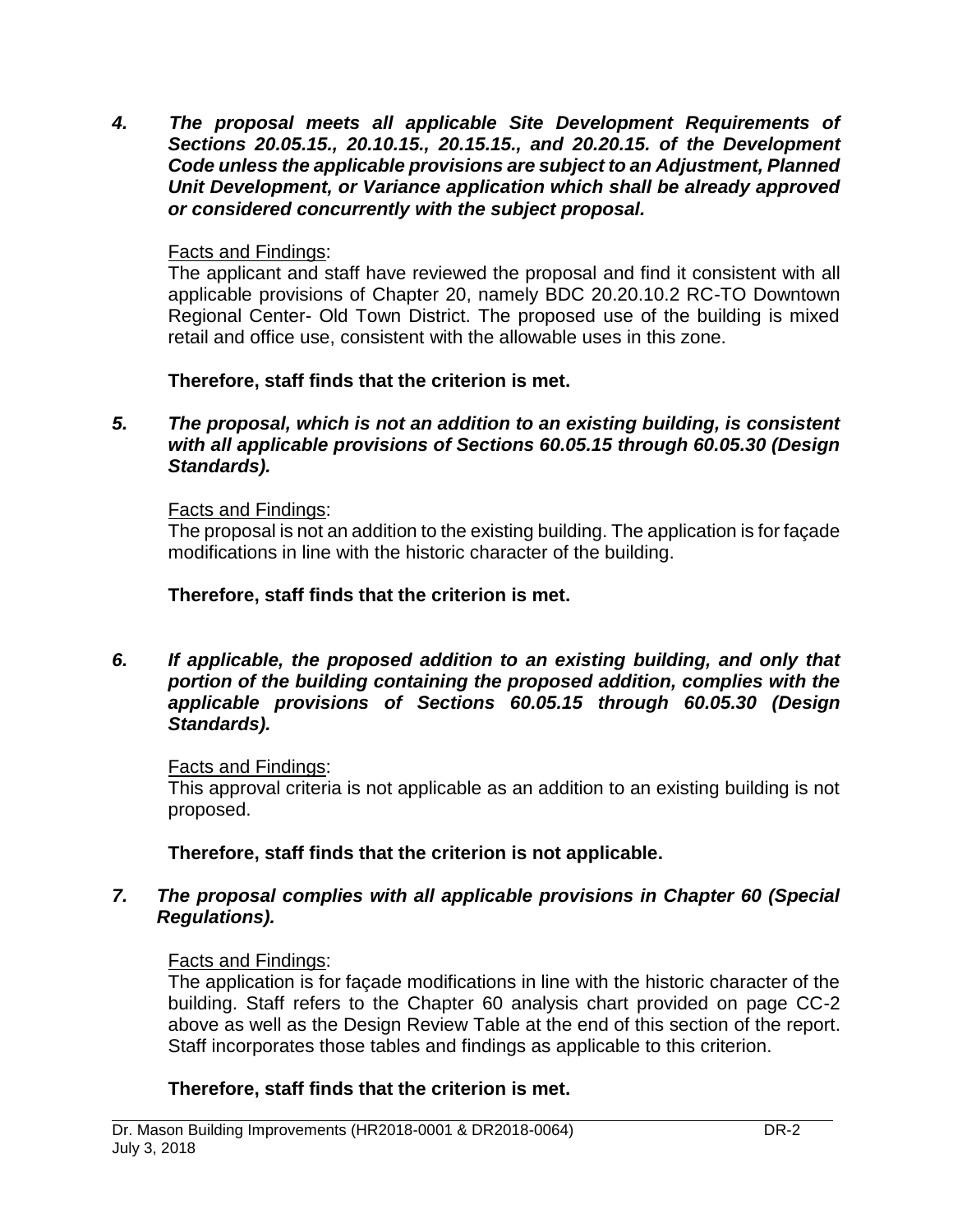*8. Except for conditions requiring compliance with approved plans, the proposal does not modify any conditions of approval of a previously approved Type 2 or Type 3 application.*

#### Facts and Findings:

Staff has reviewed the available Land Use history for this property and assert the proposal does not modify any conditions of approval of a previous Type 2 or Type 3 land use application.

## **Therefore, staff finds that the criterion is met.**

#### *9. Proposals for Community Gardens comply with Section 60.05.25.14 of Chapter 60. Community Gardens are exempt from Criteria 4, 5, 6, 7, and 8 above.*

#### Facts and Findings:

This approval criteria is not applicable; no community garden exists on site or is proposed.

**Therefore, staff finds that the criterion is met.**

#### *10. Applications and documents related to the request, which will require further City approval, shall be submitted to the City in the proper sequence.*

#### Facts and Findings:

The applicant has submitted the Historic Review application and the Design Review application for this project, and understands a sign permit will be necessary if/when a sign is desired.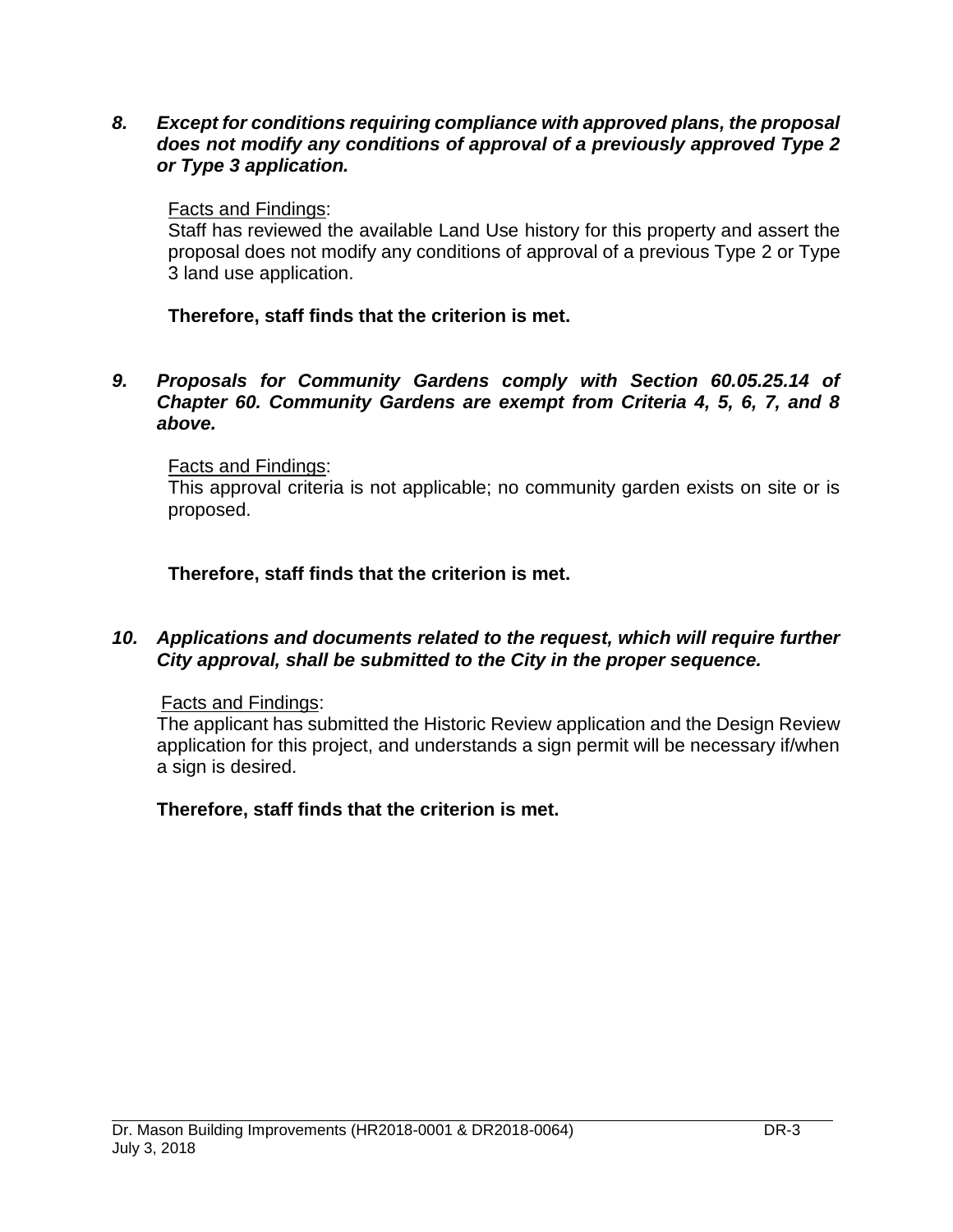**Design Review Standards Analysis Section 60.05.15 Building Design and Orientation**

| <b>DESIGN STANDARD</b>                                                                                                                                             | <b>PROJECT PROPOSAL</b>                                                                                                                                                                                                                                                                                                                                                                                                                                          | <b>MEETS</b><br><b>STANDARD</b> |
|--------------------------------------------------------------------------------------------------------------------------------------------------------------------|------------------------------------------------------------------------------------------------------------------------------------------------------------------------------------------------------------------------------------------------------------------------------------------------------------------------------------------------------------------------------------------------------------------------------------------------------------------|---------------------------------|
|                                                                                                                                                                    | <b>Building Articulation and Variety</b>                                                                                                                                                                                                                                                                                                                                                                                                                         |                                 |
| 60.05.15.1.B<br>Buildings visible from<br>and within 200 feet of<br>an adjacent public<br>street shall have a<br>minimum<br>portion30%<br>articulation and variety | This section of the Development Code calls<br>for building facades that face a public street<br>be visually interesting, by incorporating<br>multiple<br>materials, maximize<br>glazing,<br>recessed and covered entries, etc.<br>The<br>proposed alterations add more glazing to the<br>façade, enhance the existing recessed entry<br>with a new overheard canopy, and add<br>accent lighting, which all work together to<br>unify the building aesthetically. | <b>Yes</b>                      |
| 60.05.15.1.C<br>Max 40' between<br>architectural features                                                                                                          | The maximum spacing between permanent<br>architectural features shall be no more than<br>forty feet for all uses in multiple use zones.<br>This proposal is increasing glazing and<br>refreshing the buildings distinctive curvature<br>and entry way, increasing overall articulation.                                                                                                                                                                          | <b>Yes</b>                      |
|                                                                                                                                                                    | <b>Primary Building Entrances</b>                                                                                                                                                                                                                                                                                                                                                                                                                                |                                 |
| 60.05.15.3<br>Weather protection for<br>primary entrance                                                                                                           | This section calls for primary building<br>entrances to either be recessed or covered to<br>provide weather protection and transition<br>space for users. The proposed alterations do<br>not remove or alter the existing recessed<br>primary building entrance on the west<br>facade. The project calls for a new, fixed five<br>foot deep canopy to the recessed entry.                                                                                        | <b>Yes</b>                      |
|                                                                                                                                                                    | <b>Roof-Mounted Equipment</b>                                                                                                                                                                                                                                                                                                                                                                                                                                    |                                 |
| 60.05.15.5.A through C<br><b>Equipment screening</b>                                                                                                               | This section calls for rooftop mounted<br>mechanical equipment to be screened with a<br>material complementary to the building. The<br>includes<br>installation<br>proposal<br>οf<br>new<br>screening for existing rooftop mechanical<br>equipment, crafted from the same painted<br>metal used elsewhere on the building, such<br>as the canopy.                                                                                                                | <b>Yes</b>                      |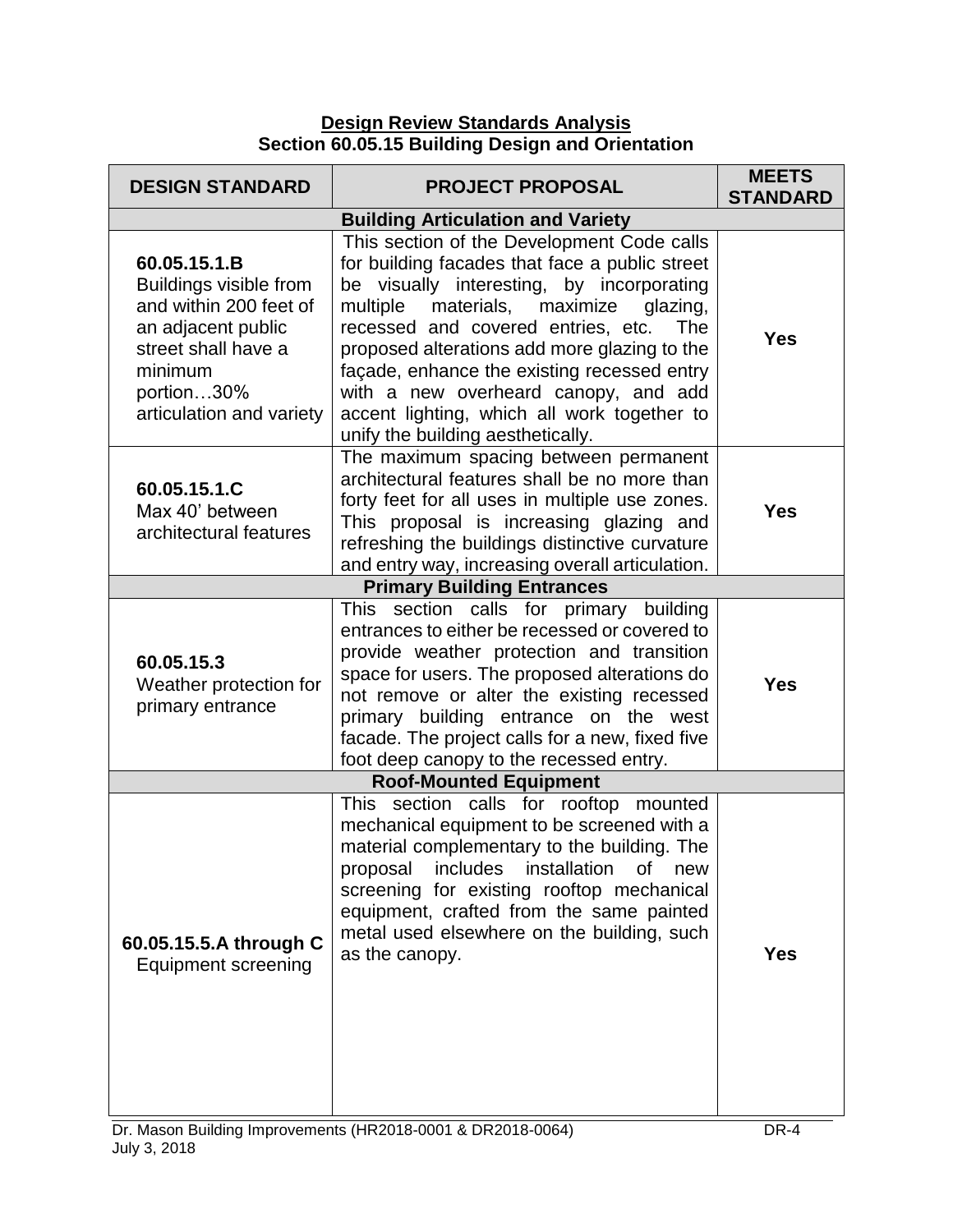| <b>DESIGN STANDARD</b>             | <b>PROJECT PROPOSAL</b>                                                                                                                                                                                                                                                                                                                                                                                                                                                                                                                                                                                                                                                                                                                                                                                                                                                                                               | <b>MEETS</b><br><b>STANDARD</b>                      |
|------------------------------------|-----------------------------------------------------------------------------------------------------------------------------------------------------------------------------------------------------------------------------------------------------------------------------------------------------------------------------------------------------------------------------------------------------------------------------------------------------------------------------------------------------------------------------------------------------------------------------------------------------------------------------------------------------------------------------------------------------------------------------------------------------------------------------------------------------------------------------------------------------------------------------------------------------------------------|------------------------------------------------------|
|                                    | <b>Ground Floor Elevation on Commercial and Multiple Use Buildings</b>                                                                                                                                                                                                                                                                                                                                                                                                                                                                                                                                                                                                                                                                                                                                                                                                                                                |                                                      |
| 60.05.15.8.A<br>Glazing required   | This section calls for all ground floor<br>elevations visible from a public street to<br>utilize large areas of glazing to provide a<br>better pedestrian experience. The building is<br>located along a Class 1 Major Pedestrian<br>Route, which requires a minimum of 50%<br>glazed area. Presently, the building contains<br>39% glazed area. The proposal as submitted<br>would raise the total glazing to 50%,<br>therefore meeting the standard while<br>balancing the need for preservation of<br>historic character.                                                                                                                                                                                                                                                                                                                                                                                          | <b>Brings</b><br>building<br>closer to<br>compliance |
| 60.05.15.8.B<br>Weather protection | This section calls for ground floor building<br>elevations along Major Pedestrian Routes to<br>utilize weather protection elements such as<br>canopies. This building is located along a<br>Major Pedestrian Route and<br>Class 1<br>therefore requires a minimum 50% of the<br>ground floor elevation to provide weather<br>protection. The building currently provides<br>27% of the façade as weather protecting<br>elements, the proposal will raise this to 34%<br>coverage. The applicants recognizes the<br>50% standard has been considered, but they<br>have also weighed the need for historic<br>preservation of character and found the<br>submitted weather protection design to be<br>most appropriate in this case. Staff also<br>recognizes that weather protection elements<br>beyond what has been proposed may have a<br>negative impact on existing street trees,<br>landscaping, and visibility. | <b>Brings</b><br>building<br>closer to<br>compliance |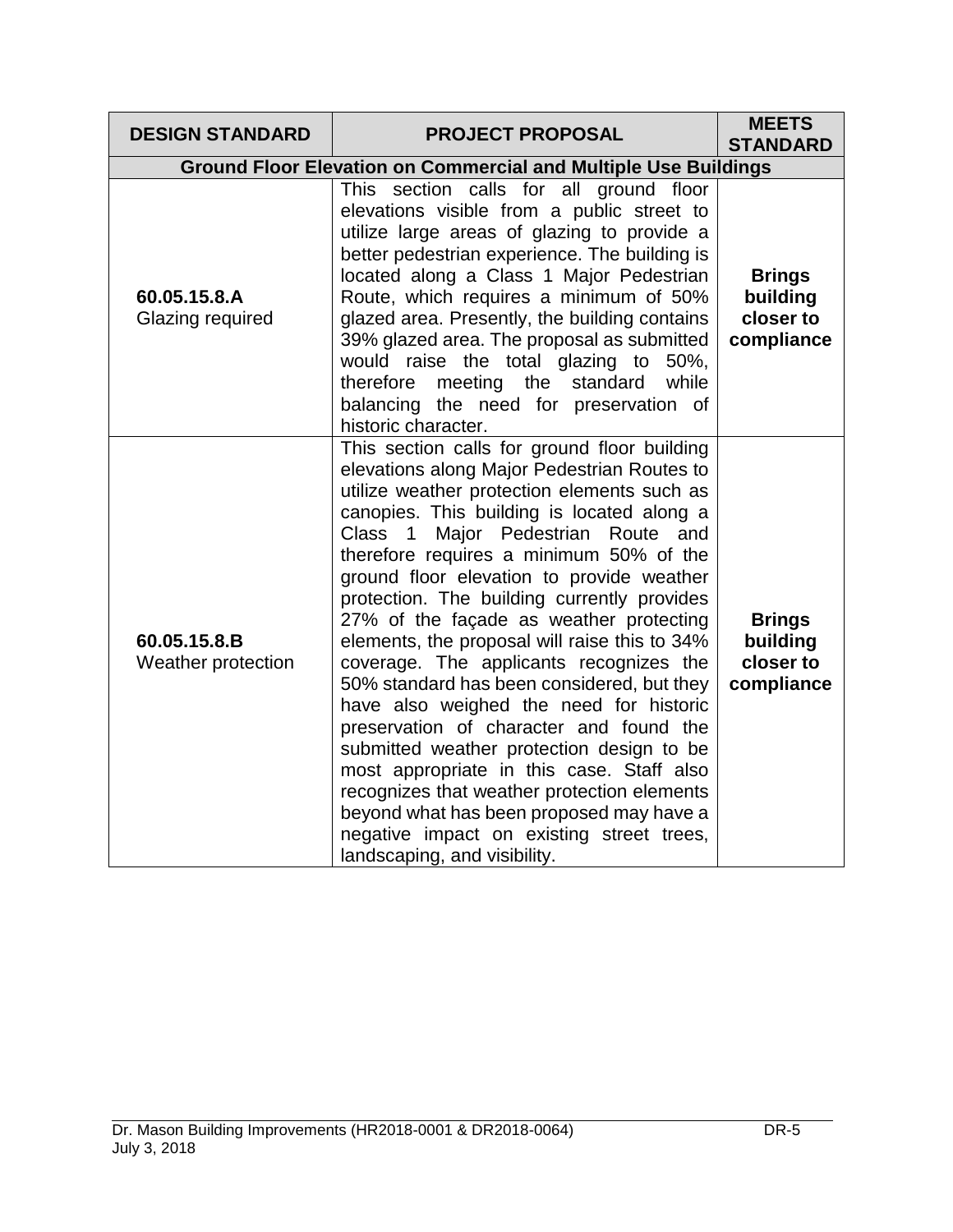| <b>DESIGN STANDARD</b>              | <b>PROJECT</b><br><b>PROPOSAL</b>                                                                                                                                                                                                                                                                                                                                                                                                                                                                                                                                                                                                                                                                                                                                                                                                                                                                                                                                                                          | <b>MEETS</b><br><b>STANDARD</b> |
|-------------------------------------|------------------------------------------------------------------------------------------------------------------------------------------------------------------------------------------------------------------------------------------------------------------------------------------------------------------------------------------------------------------------------------------------------------------------------------------------------------------------------------------------------------------------------------------------------------------------------------------------------------------------------------------------------------------------------------------------------------------------------------------------------------------------------------------------------------------------------------------------------------------------------------------------------------------------------------------------------------------------------------------------------------|---------------------------------|
|                                     | <b>Pedestrian Circulation</b>                                                                                                                                                                                                                                                                                                                                                                                                                                                                                                                                                                                                                                                                                                                                                                                                                                                                                                                                                                              |                                 |
| 60.05.20.3.C<br>Walkways every 300' | This section calls for a system of<br>developed pedestrian connections from<br>parked areas to all buildings, good<br>pedestrian<br>connections<br>between<br>buildings, to and from all main building<br>entrances and pedestrian rights of way.<br>The building is located immediately<br>adjacent to a Class 1 Major Pedestrian<br>Route and all main building entrances<br>have a direct connection to the public<br>right of way. There is a parking area<br>located to the east of the building with an<br>existing ADA parking space and direct<br>pedestrian connection to the public right<br>of way and the proposed ADA compliant<br>ramp leading to the primary building<br>entrance. Seating at the building's corner<br>will provide further accessibility and<br>enhance the pedestrian experience. The<br>applicant proposes using materials<br>similar to the building (red brick and<br>concrete) for the ramp and the seating,<br>respecting the historic character of the<br>building. | <b>Yes</b>                      |
| 60.05.20.3.F<br>5' minimum width    | Pedestrian walkways shall have<br>- a<br>minimum<br>five $(5)$<br>foot<br>of<br>wide<br>unobstructed clearance and shall be<br>paved with scored concrete or modular<br>paving materials. In the event that the<br>Americans with Disabilities Act (ADA)<br>contains stricter standards for any<br>pedestrian walkway, the ADA standards<br>shall apply. The proposal provides an<br>ADA compliance ramp and accessible<br>stair entrance to the building.                                                                                                                                                                                                                                                                                                                                                                                                                                                                                                                                                 | Yes                             |

# **Section 60.05.20 Circulation and Parking Design**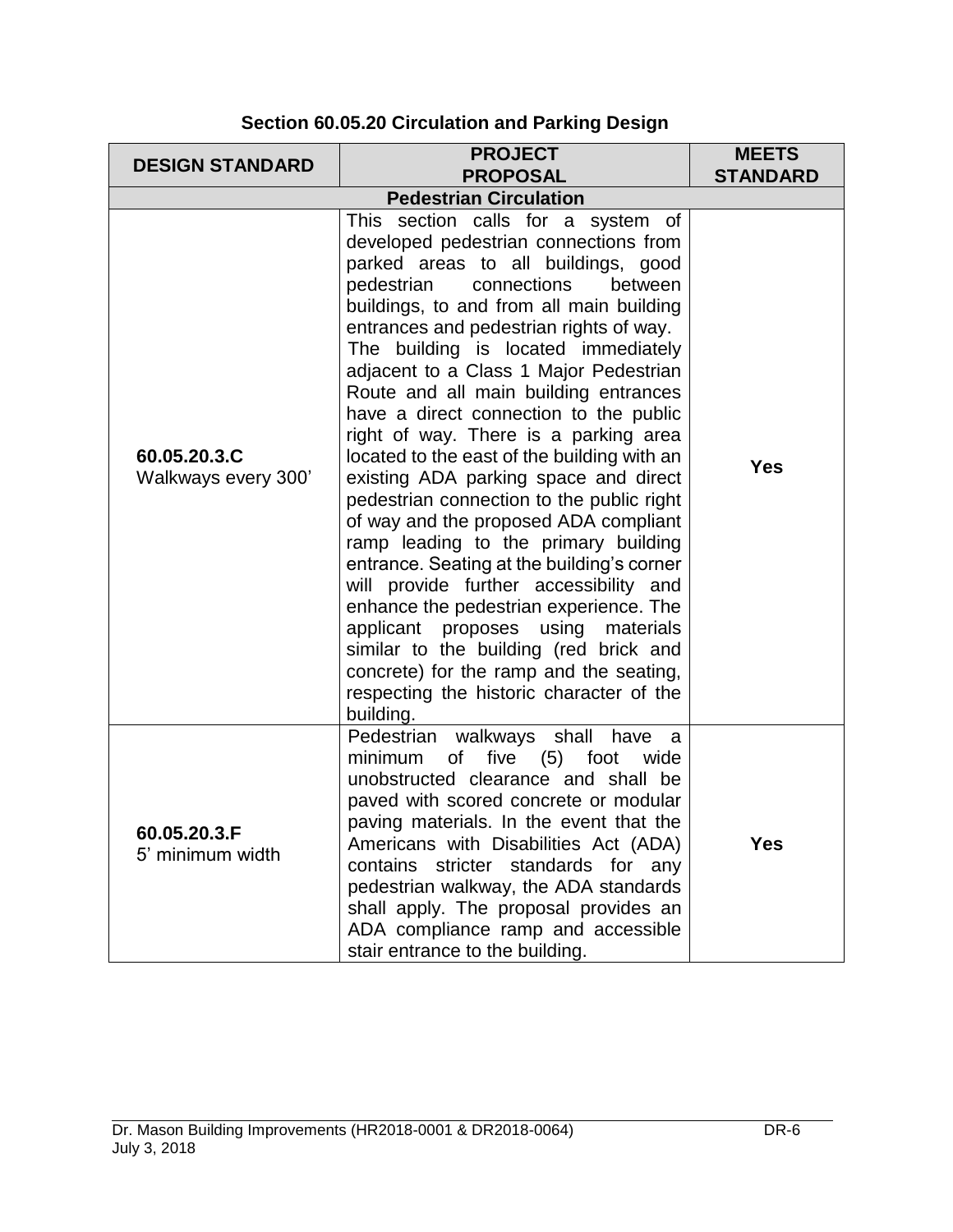| <b>DESIGN STANDARD</b>                                       | <b>PROJECT</b><br><b>PROPOSAL</b>                                                                                                                                                                                                                                                                                                                                                                                                                                                                                                                                                                                                                                                                                                                                                                                                                                                                                                                                                                                                                                                                                                                                                                                                                                                                                                                                                     | <b>MEETS</b><br><b>STANDARD</b> |
|--------------------------------------------------------------|---------------------------------------------------------------------------------------------------------------------------------------------------------------------------------------------------------------------------------------------------------------------------------------------------------------------------------------------------------------------------------------------------------------------------------------------------------------------------------------------------------------------------------------------------------------------------------------------------------------------------------------------------------------------------------------------------------------------------------------------------------------------------------------------------------------------------------------------------------------------------------------------------------------------------------------------------------------------------------------------------------------------------------------------------------------------------------------------------------------------------------------------------------------------------------------------------------------------------------------------------------------------------------------------------------------------------------------------------------------------------------------|---------------------------------|
|                                                              | Adequate on-site lighting and minimize glare on adjoining properties                                                                                                                                                                                                                                                                                                                                                                                                                                                                                                                                                                                                                                                                                                                                                                                                                                                                                                                                                                                                                                                                                                                                                                                                                                                                                                                  |                                 |
| 60.05.30.1.A-E<br><b>Lighting Design</b><br><b>Standards</b> | This section requires lighting design that<br>provides pedestrian safety and visual<br>comfort through the selection and<br>placement of lighting fixtures that provide<br>lighting<br>adequate<br>at<br>pedestrian<br>circulation areas. Glare onto adjacent<br>properties and public spaces shall be<br>minimized, and fixtures should be kept at<br>a scale appropriate for pedestrians.<br>The proposal includes painted steel<br>recessed downlights installed on the<br>underside of the painted metal canopy.<br>The downlight style will provide for<br>additional lighting under the canopy and<br>at the recessed entrance of the building<br>and will not project any light upwards or<br>on to adjacent properties, and a cut<br>sheet with a lighting study has been<br>provided<br>confirming<br>this.<br><b>The</b><br>architectural style of the fixtures is<br>considered neutral, and will not add or<br>detract from the historical character,<br>except that the façade will be lit and more<br>visually accessible to the pedestrians. A<br>materials sheet for the canned light<br>fixtures has been submitted by the<br>applicant. Staff would like to point out<br>that there is also abundant street lighting<br>in this downtown, pedestrian oriented<br>area, and light spillover is of secondary<br>to pedestrian<br>concern<br>safety<br>and<br>comfort. | <b>Yes</b>                      |

# **Section 60.05.30 Lighting Design Standards**